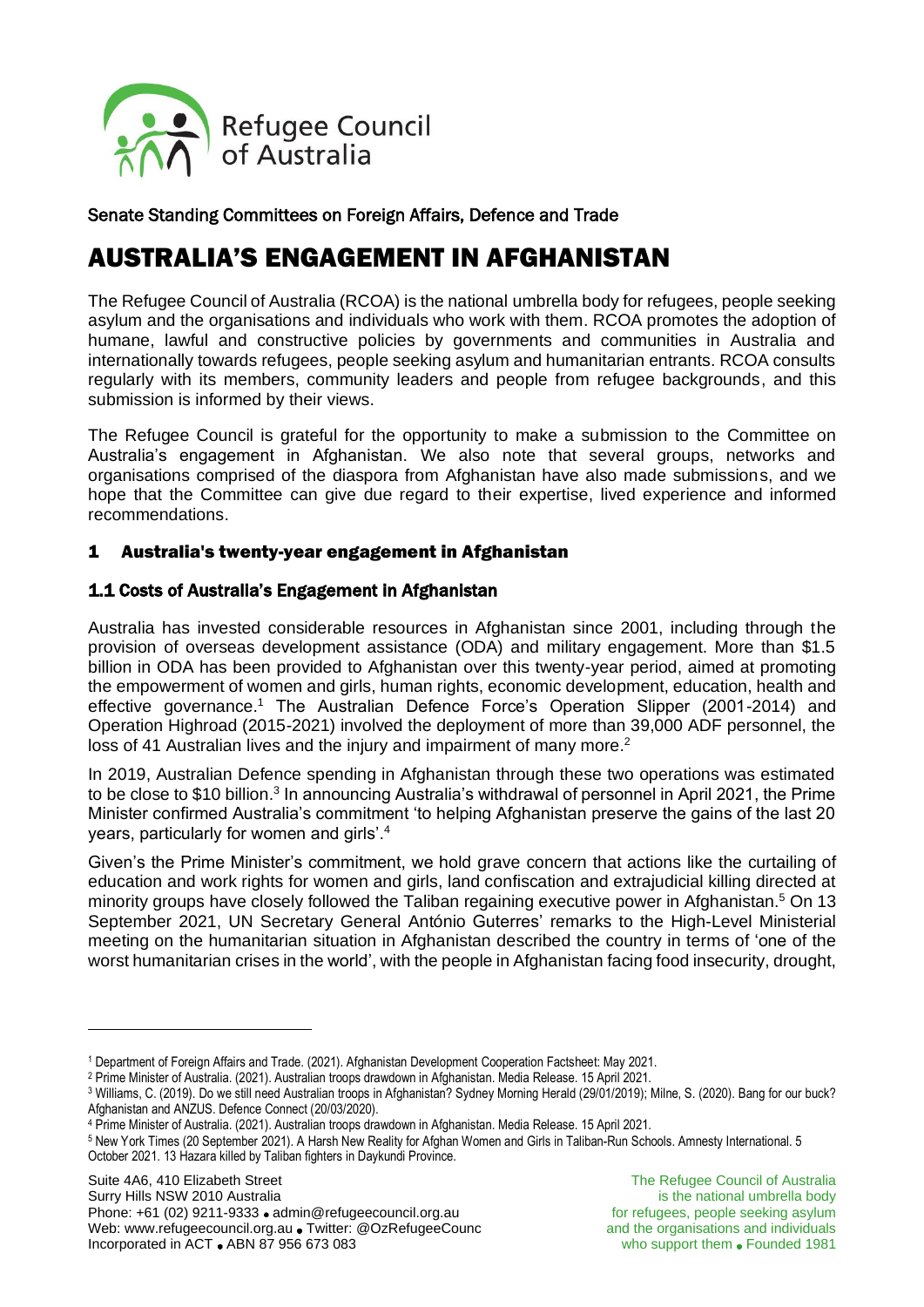the collapse of basic public services and hundreds of thousands of people being forced to flee their homes  $6$ 

| Table 1. Costs and personnel strength of Australian Defence Force operations in Afghanistan, |  |  |  |
|----------------------------------------------------------------------------------------------|--|--|--|
| 2001-20217                                                                                   |  |  |  |

| Year                       | <b>Budget</b><br>(actual, \$ million) | <b>Personnel</b><br>(authorised<br>strength) | Year    | <b>Budget</b><br>(actual, \$ million) | <b>Personnel</b><br>(authorised<br>strength) |
|----------------------------|---------------------------------------|----------------------------------------------|---------|---------------------------------------|----------------------------------------------|
| 2021-22 (estimate)         | 40.6                                  | $\mathbf{0}$                                 | 2010-11 | 1,088.9                               | 1,550                                        |
| 2020-21 (revised estimate) | 85.3                                  | 80                                           | 2009-10 | 1,125.3                               | 1,550                                        |
| 2019-20                    | 76.7                                  | 200                                          | 2008-09 | 701.9                                 | 1,200                                        |
| 2018-19                    | 86.7                                  | 300                                          | 2007-08 | 394.9                                 | 1,080                                        |
| $2017 - 18$                | 82.4                                  | 300                                          | 2006-07 | 223.3                                 | 840                                          |
| 2016-17                    | 223.0                                 | 270-300                                      | 2005-06 | 91.0                                  | 550                                          |
| 2015-16                    | 228.5                                 | 270                                          | 2004-05 |                                       |                                              |
| 2014-15                    | 293.0                                 | 400                                          | 2003-04 |                                       | 2                                            |
| 2013-14                    | 735.3                                 | 1,030                                        | 2002-03 | 176.0                                 | 2                                            |
| 2012-13                    | 1,006.5                               | 1,550                                        | 2001-02 | 320.0                                 | 1,100                                        |
| $2011 - 12$                | 1,006.7                               | 1,550                                        |         |                                       |                                              |

| Year    | <b>Budget</b><br>(actual, \$ million) | <b>Personnel</b><br>(authorised<br>strength) |
|---------|---------------------------------------|----------------------------------------------|
| 2010-11 | 1,088.9                               | 1,550                                        |
| 2009-10 | 1,125.3                               | 1,550                                        |
| 2008-09 | 701.9                                 | 1,200                                        |
| 2007-08 | 394.9                                 | 1,080                                        |
| 2006-07 | 223.3                                 | 840                                          |
| 2005-06 | 91.0                                  | 550                                          |
| 2004-05 |                                       | 1                                            |
| 2003-04 |                                       | 2                                            |
| 2002-03 | 176.0                                 | $\overline{2}$                               |
| 2001-02 | 320.0                                 | 1,100                                        |

## 1.2 Australia's stated goals or areas of promotion

Although it is not possible to create an accurate counterfactual for what the situation in Afghanistan would currently be had Australia and its allies not spent 20 years engaged there, it is clear that significant challenges remain in all of the key domains Australia has sought to promote:

- the empowerment of women and girls,
- human rights.
- economic development,
- education,
- health and
- effective governance.

While \$11.5 billion may not have prevented the rapid collapse of the Afghan Army and Government after coalition forces withdrew, some legacy lives on in the education attained by the women and girls of Afghanistan whose learning can be paused but not undone. Finding ways to strengthen and support Afghanistan's civil society to attain its own goals for its society – many of which align with those of Australia's – will be vital for addressing the significant challenges faced.

In the short-term, and in the context of the widespread humanitarian crisis facing the country, it is important that all effort is concentrated to ensure that the people of Afghanistan are able to access basic needs through a coordinated international relief effort. Furthermore, it is imperative that an independent international monitoring mechanism be established as quickly as possible to ensure accountability of the new Executive to upholding human rights. The Australian Government can play an important role in both regards: by contributing additional funding to international humanitarian relief efforts and by using diplomatic channels to support the call by human rights experts for an independent fact-finding and accountability mechanism for Afghanistan.<sup>8</sup>

<sup>6</sup> UNAMA. United Nations [Secretary-General](https://unama.unmissions.org/united-nations-secretary-general-ant%C3%B3nio-guterres-remarks-high-level-ministerial-meeting) António Guterres remarks to High-Level Ministerial meeting on the humanitarian situation in Afghanistan, 13 September 2021.

<sup>7</sup> Defence annual reports, cited in: Australian Parliamentary Library (2021). [Background](https://www.aph.gov.au/About_Parliament/Parliamentary_Departments/Parliamentary_Library/pubs/rp/rp2122/Quick_Guides/BackgroundToAfghanistanWithdrawal) to Afghanistan Withdrawal. Note: 2003–04 and 2004–05 figures were combined with Operation Catalyst (Iraq) and cannot be distinguished for those years. Figures in this table reflect funding allocated against Operations Slipper and Highroad and do not take into account peripheral but contributory expenditure (for example, [Operation](https://www1.defence.gov.au/operations/manitou) Manitou— Middle East Region [Maritime](https://www1.defence.gov.au/operations/manitou)—sustainment, personnel costs, training costs).

<sup>8</sup> OHCHR. Afghanistan: UN experts urge swift global action to protect human rights and prevent 'civilian slaughter.

<https://www.ohchr.org/EN/NewsEvents/Pages/DisplayNews.aspx?NewsID=27384&LangID=E>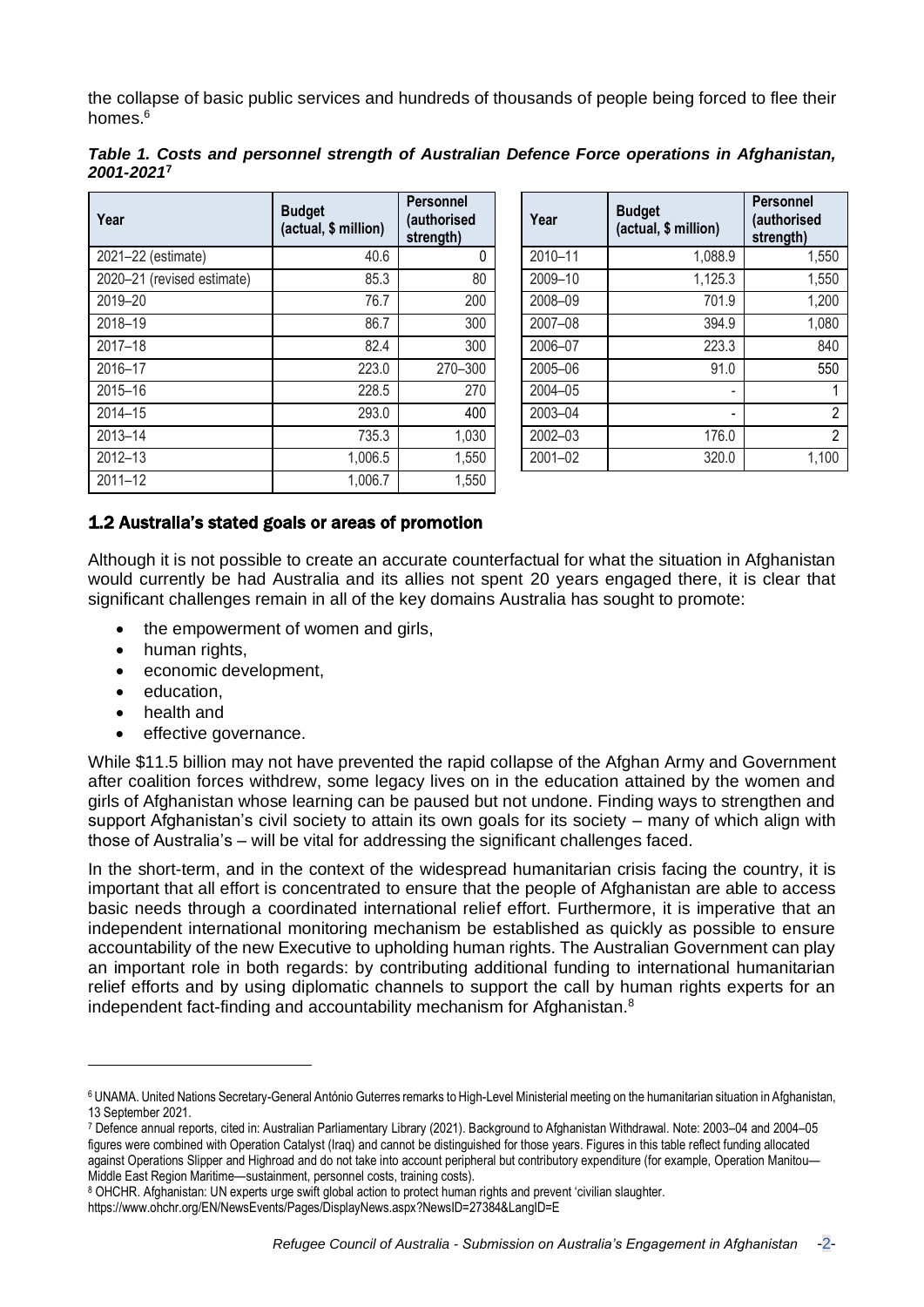## *Recommendation 1 Funding for international humanitarian relief*

*The Australian Government should increase funding to humanitarian organisations that are on the ground in Afghanistan to ensure adequate response to vulnerable communities in the context of heightened humanitarian needs.*

## *Recommendation 2 Independent monitoring mechanism*

*The Australian Government should support the call for an independent mechanism to monitor and report on violations and abuses, to collect evidence, advance accountability and deter further crimes in Afghanistan.* 

## 2 The adequacy of Australia's preparation for withdrawal from Afghanistan

## 2.1 Evacuation of Australian citizens, permanent residents and visa holders

We welcome the Australian Government's evacuation of approximately 4,100 people from Afghanistan in August 2021. The dangerous and challenging security situation at Kabul Airport was clear from international media coverage. The Government's focus on the needs of people connected to Australia presenting to the airport for evacuation was well-placed and ensured that many lives were saved.

It is also commendable that the Australian Government has offered Humanitarian Settlement Program (HSP) support to all people evacuated, including Australian citizens and permanent residents. This commitment to support has meant that people can better transition after their traumatic experiences prior to evacuation.

## 2.2 Australia needs an emergency response to the crisis

The Government's commitment to 3,000 places within the already reduced Refugee and Humanitarian Program needs reconsideration towards a genuine humanitarian response. Hundreds of thousands of Australians have supported calls for the Australian Government to respond generously, calling for a special intake of 20,000 places for refugees from Afghanistan on top of the recently reduced Refugee and Humanitarian Program.

We argue that the request for a special intake of 20,000 refugees from Afghanistan is not unrealistic: in fact, it is reasonable, necessary and worthwhile. Detailed below and in Section 4.3 are the clear reasons for this special intake

#### *The humanitarian need is great*

As 2021 began, 5.7 million Afghans were forcibly displaced – 2.6 million as refugees and 239,000 as asylum seekers in other countries and 2.9 million displaced within Afghanistan. In the 9½ months since then, 667,800 more Afghans have been forcibly displaced within the country and 48,180 have sought refuge in Iran, Pakistan and Tajikistan. The UN refugee agency UNHCR fears that as many as 500,000 Afghans could flee the country as refugees in the next six months.

## *Australia has deep links with Afghanistan*

The 20-year involvement of Australian armed forces in Afghanistan from 2001 was the longest international military engagement in Australian history. More than 39,000 Australian Defence Force personnel were deployed and 41 Australians lost their lives. This \$10 billion military engagement has been supported by \$1.5 billion in Australian overseas development assistance to Afghanistan since 2001, aimed at promoting the empowerment of women and girls, human rights, economic development, education, health and effective governance. Citizens of Afghanistan who have shared this vision for their nation's future and participated in its implementation are now among those at great risk.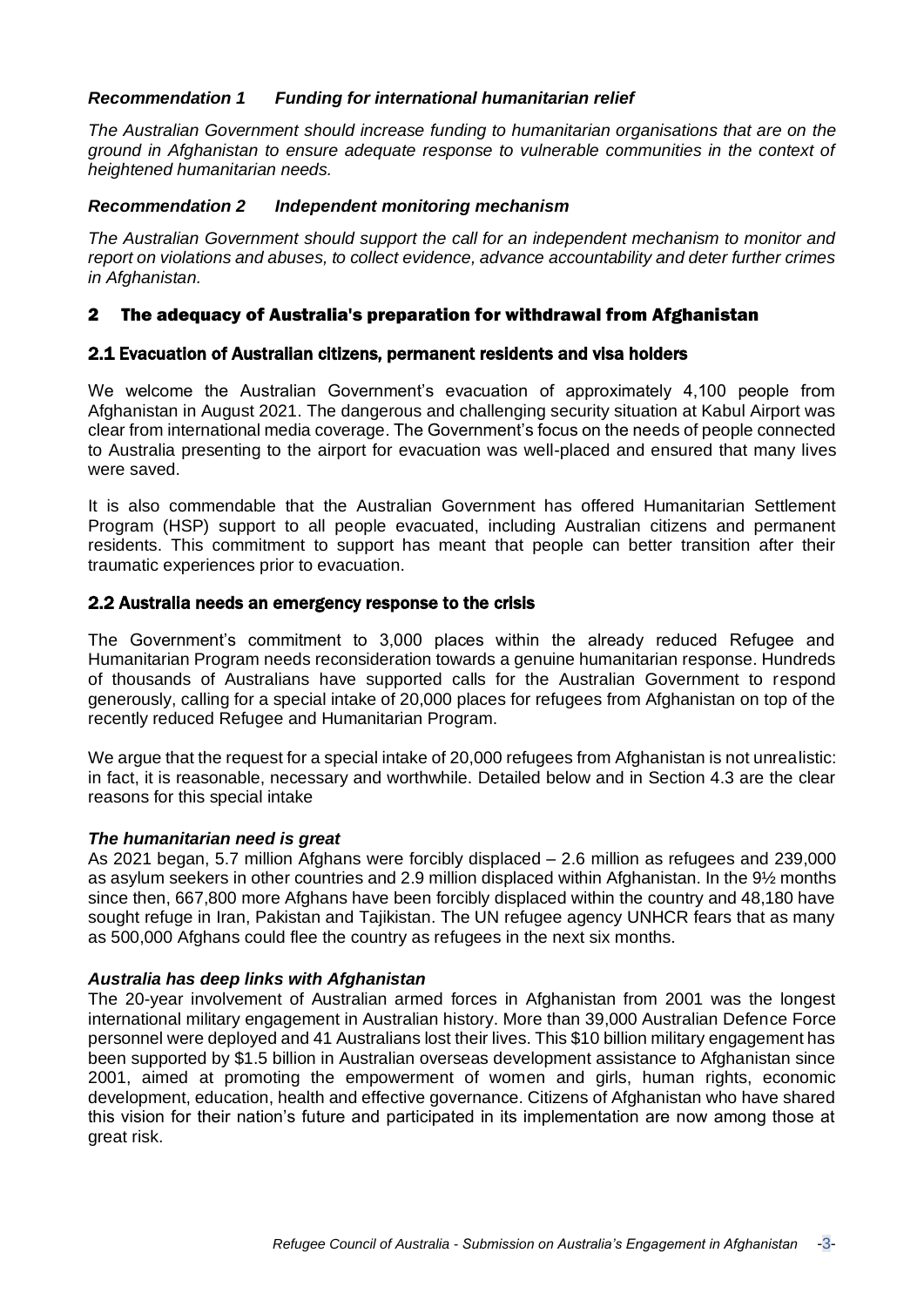#### *The Federal Government can restore visas recently cut from the refugee program*

When the Australian Government handed down its 2019 Budget, it planned an annual Refugee and Humanitarian Program of 18,750 places, budgeting for 75,000 places over the four years of the forward estimates (July 2019 to June 2023). Since then, more than 28,000 places have been cut out of the program. The 2019-20 program fell 5,579 places short when the COVID-19 pandemic called a halt to the issuing of new visas in March 2020. In its 2020-21 Budget, the Government cut the annual Refugee and Humanitarian Program by 5,000 places per year, with then Acting Immigration Minister Alan Tudge suggesting this cut could be reviewed in future years. Since then, the reduced 2020-21 program has fallen short by 7,803 places due to the COVID-19 pandemic. Under current policy, the number of refugee and humanitarian visas issued in the four years to June 2023 will be at least 28,382 fewer than announced in the 2019 Budget.

## *Our resettlement response will save lives*

During the previous rule of the Taliban from 1996 to 2001, citizens of Afghanistan were killed because of their opposition to Taliban rule, their religious beliefs, ethnicity, sexual orientation and their advocacy for women's rights. Despite the Taliban's attempt to claim that it has changed, summary executions, murders and kidnappings are already being reported. The size of our resettlement response matters because it will help to save the lives of people at risk. If we plan collaboratively with other resettlement states (including the United States, Canada, New Zealand, United Kingdom and the European Union), we can use our collective offers of resettlement to encourage Pakistan, Iran and Tajikistan to keep their borders open to people whose lives are at risk. Support can also be offered through humanitarian aid and practical assistance. If border states feel unsupported, they are more likely to shut their borders, leaving those at risk with nowhere to seek safety.

## *We can match the generosity of the United States and Canada*

After years of cuts to its refugee program under former president Donald Trump, the United States has set a target of 125,000 refugee places for the fiscal year starting on 1 October 2021. Many of these places will be dedicated to Afghans in need. The 73,500 people without US citizenship who were evacuated out of Kabul in the final two weeks of August will be separate and additional to this number. Evacuees who need protection are being given humanitarian parole for two years while they apply for refugee status under processes separate to the US resettlement quota. In August, Canada committed to resettling 20,000 people from Afghanistan but, in response to public pressure from within Canada, doubled its resettlement target to 40,000 on 27 September 2021.

#### *Australia has done it before – and done it well*

While Australia's resettlement of refugees peaked at 89,199 arrivals in 1949-50 under the Chifley and Menzies governments, the Fraser and Abbott governments led significant resettlement responses to refugee crises in Indochina (from 1976) and Syria and Iraq (from 2015). Australia accepted 50,158 refugees from Vietnam, Cambodia and Laos in the five years to June 1981 and more than 130,000 over the 15 years to 1991. The Abbott Government's announcement in September 2015 of 12,000 additional visas for Syrian and Iragi refugees (a two-year allocation on top of the existing annual program) enabled Australia to resettle 46,085 Syrian and Iraqi refugees over the five years to June 2020.

#### *We can also support refugees in other parts of the world*

As we saw in the 2015 response to people displaced from Syria and Iraq, an additional intake on top of the annual program enabled Australia to continue to support refugees from other parts of the world (including Afghanistan, Myanmar, Democratic Republic of Congo, Ethiopia, Eritrea and Bhutan). In June, UNHCR identified 1.45 million refugees in urgent need of resettlement in the coming year, including refugees from Syria, Afghanistan, Congo, South Sudan, Sudan, Eritrea, Somalia, Burundi, Central African Republic, Iraq and Myanmar. Through an additional intake for refugees from Afghanistan, we can continue to respond to the urgent need to resettle refugees from other parts of the world, remembering both those who need a safe and secure future and the host communities currently under strain.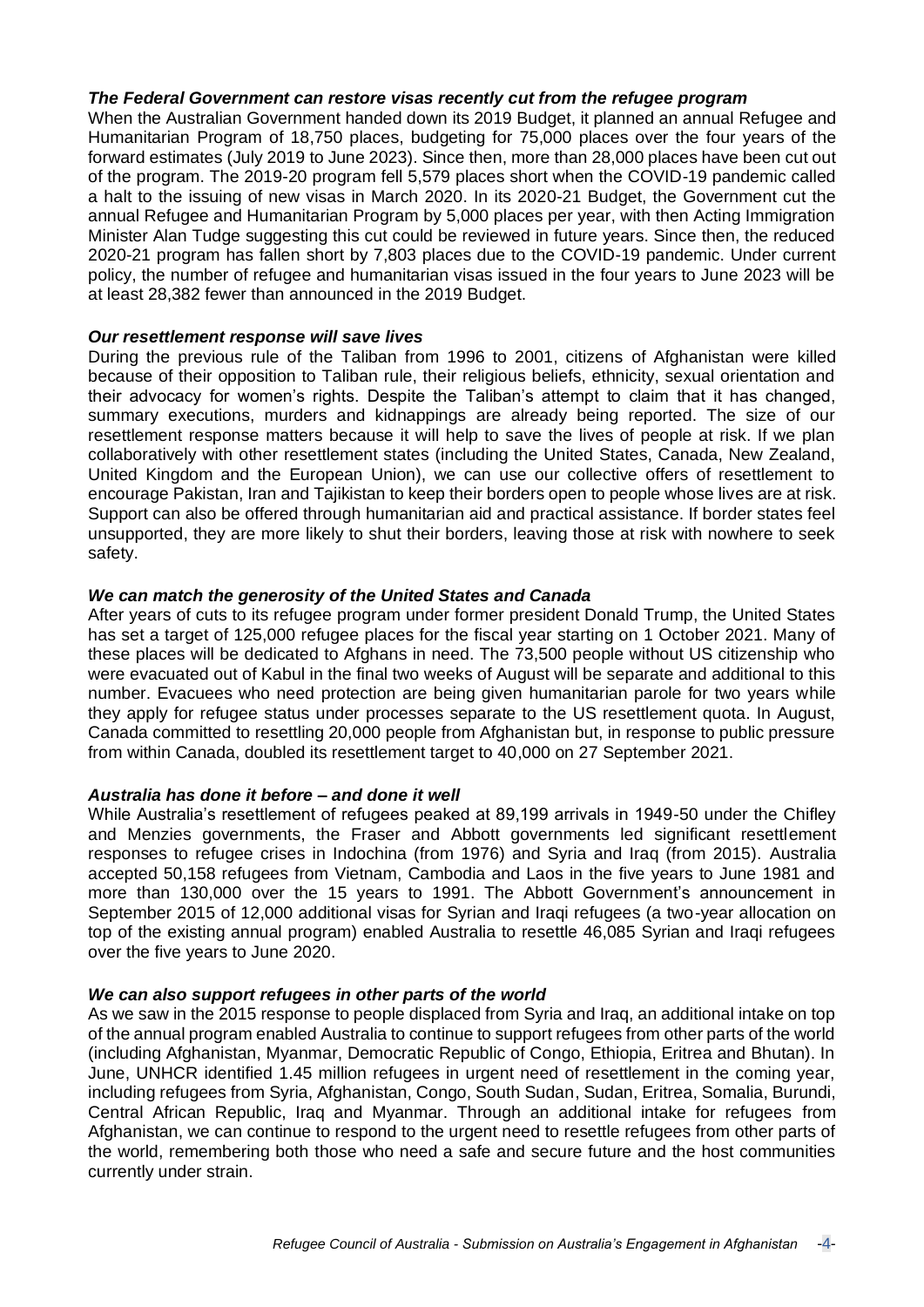## *The Australian community is ready to help*

In the weeks since the fall of Kabul to the Taliban, refugee and multicultural services around Australia have been swamped with calls from Australians who want to help refugees from Afghanistan to make a new life in Australia. These calls are coming from all corners of the country and people of all backgrounds, offering employment, housing and donations of goods and cash, and wanting to be involved in sponsoring, welcoming and befriending refugees. All that is missing is the Australian Government offering a generous response through its Refugee and Humanitarian Program.

## 3 How Australia should respond to recent developments in Afghanistan

## 3.1 Impacts and implications for diaspora communities

Afghanistan's diaspora<sup>9</sup> is large and significant in terms of its contributions to both Australia and the world. Globally, there are estimated to be 5.85 million Afghans living outside of their home country.<sup>10</sup> The 2016 Census recorded 46,799 Afghanistan-born people in Australia; a small but rapidly growing population that increased in size by 63.6 per cent over five years (2011-2016).<sup>11</sup> The number of people in Australia with Afghan heritage is significantly greater than those who are Afghanistan-born. For example, the Afghan diaspora includes the Australian-born children and grandchildren of the nearly 40,000 Afghanistan-born people who have come under Australia's Refugee and Humanitarian Program since 1991.<sup>12</sup>

The contribution of Afghanistan's diaspora to Australia is significant. Recent research undertaken in South Australia's City of Port Adelaide Enfield, for example, found that an area that was in decline 15 years ago has been transformed into a thriving, multicultural, dynamic hub by Hazara migrants.<sup>13</sup> The same can be said of many other local government areas where the Afghanistan-born have settled — from the cities of Casey and Greater Dandenong in Melbourne's outer southeast, to Cumberland and Parramatta in Sydney's west, and the regional towns of Shepparton and Geelong. The impact of recent events in Afghanistan is therefore likely to be felt in communities across Australia, with the diaspora significantly spread across all states and territories.

| <b>Local Government Area</b> | <b>State</b> | <b>Persons</b> | <b>Local Government Area</b> | <b>State</b> | <b>Persons</b> |
|------------------------------|--------------|----------------|------------------------------|--------------|----------------|
| Casey (C)                    | Vic          | 8,528          | Wanneroo (C)                 | WA           | 737            |
| Cumberland (A)               | <b>NSW</b>   | 6,132          | Stirling (C)                 | WA           | 573            |
| Greater Dandenong (C)        | Vic          | 4,804          | Swan (C)                     | WA           | 541            |
| Parramatta (C)               | <b>NSW</b>   | 2,344          | Greater Geelong (C)          | Vic          | 515            |
| Salisbury (C)                | <b>SA</b>    | 2,252          | Brimbank (C)                 | Vic          | 476            |
| Port Adelaide Enfield (C)    | <b>SA</b>    | 1,885          | Unincorporated ACT           | <b>ACT</b>   | 472            |
| Logan (C)                    | Qld          | 1,411          | Canterbury-Bankstown (A)     | <b>NSW</b>   | 467            |
| Gosnells (C)                 | <b>WA</b>    | 1,394          | The Hills Shire (A)          | <b>NSW</b>   | 366            |
| Brisbane (C)                 | Qld          | 1,265          | Belmont (C)                  | WA           | 354            |
| Playford (C)                 | <b>SA</b>    | 764            | All other LGAs               |              | 10,758         |
| Greater Shepparton (C)       | Vic          | 761            | Total                        |              | 46,799         |

| Table 2. Top LGAs of residence for Afghanistan-born, 2016 Census <sup>14</sup> |  |  |  |  |  |
|--------------------------------------------------------------------------------|--|--|--|--|--|
|--------------------------------------------------------------------------------|--|--|--|--|--|

<sup>9</sup> Diaspora meaning people who identify with a homeland but live outside of it.

<sup>10</sup> **IOM and Samuel Hall (2021)** [Remittances](https://reliefweb.int/report/afghanistan/blog-remittances-afghanistan-are-lifelines-they-are-needed-more-ever-time-crisis?utm_medium=social&utm_campaign=shared&utm_source=twitter.com) to Afghanistan are lifelines: They are needed more than ever in a time of crisis

<sup>11</sup> 2016 Population Census. [Afghanistan-born](https://www.homeaffairs.gov.au/mca/files/2016-cis-afghanistan.pdf) Community Information Summary

<sup>12</sup> 39,877 people granted Refugee or Humanitarian visas between 1991-2020 were born in Afghanistan. Data from 1991-2015 taken from Australian Government Settlement Reporting database, (accessed 1/4/16). Data from 2015-2020 taken from the Australian Government annual report on the humanitarian program for 2019-20.

<sup>13</sup> University of South Australia. (2021). Afghan refugees 'transform and [rejuvenate'](https://www.unisa.edu.au/Media-Centre/Releases/2021/afghan-refugees-transform-and-rejuvenate-port-adelaide-lga/) Port Adelaide LGA.

<sup>14</sup> 2016 Population Census, TableBuilder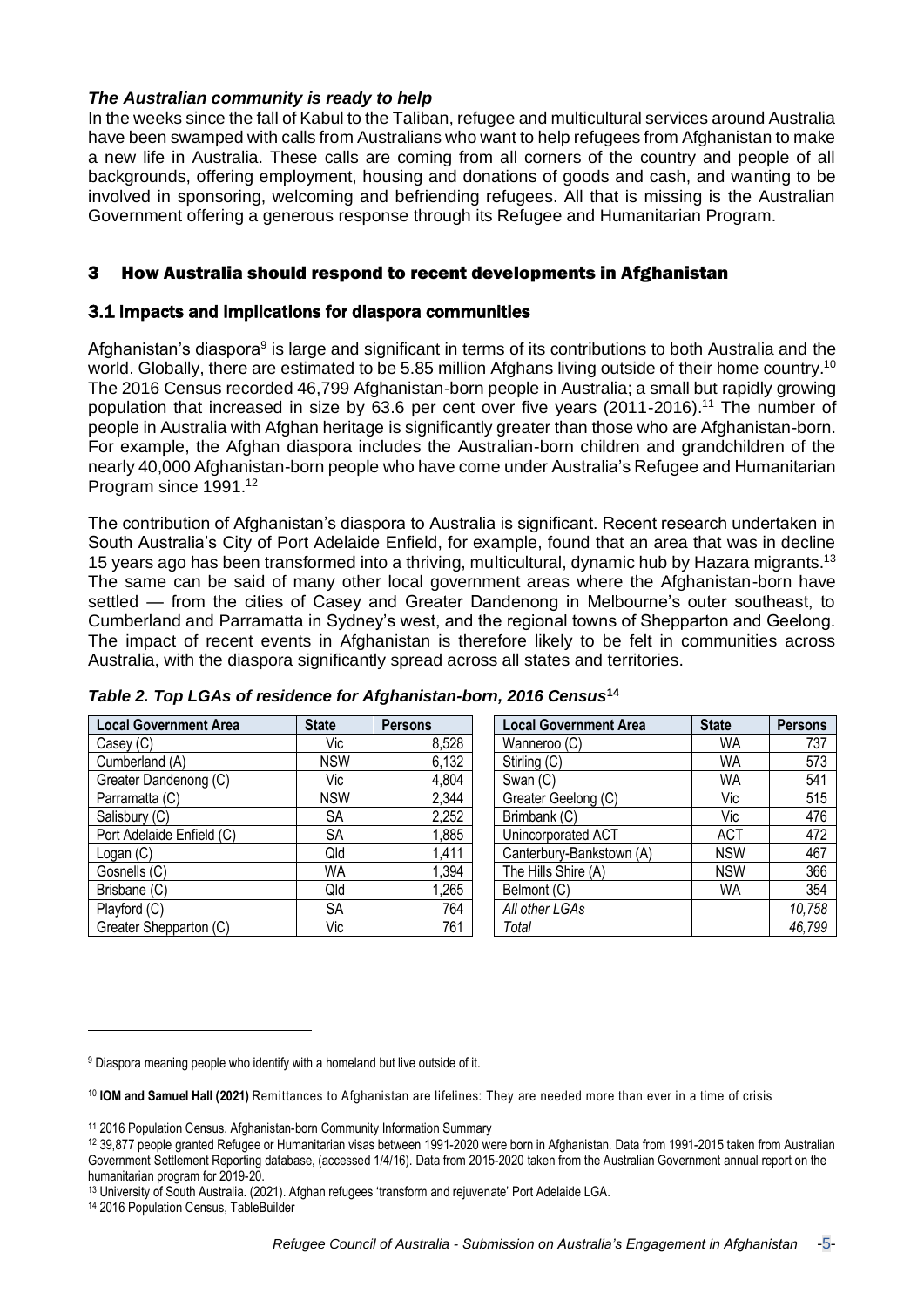## *Facilitating diaspora contributions*

The significance of the diaspora's contribution to Afghanistan's people, economy and future should not be underestimated. Over the past five years (2015-20), International Organization for Migration (IOM) data found that the global Afghan diaspora remitted USD \$3.8 billion (AUD \$4.9 billion). Research by Samuel Hall and IOM found that: 'In 2020, formal remittances into Afghanistan totalled upwards of USD 788 million — approximately 4 per cent of Afghanistan's total GDP. According to the 2016-2017 Afghanistan Living Conditions Survey (ALCS), remittances represent an income source for almost one in every 10 Afghan households.<sup>'15</sup>

Although there is no easily accessible data on remittance flows between Australia and Afghanistan, anecdotally it is well understood that diaspora communities here have and continue to support family and friends in Afghanistan and those displaced to neighbouring countries through both individual and collective remittances. A rudimentary search of charities registered through the Australian Charities and Not-for-profits Commission (ACNC), for example, shows at least 11 charitable organisations established by diaspora members in Australia that are operational in Afghanistan. They undertake a range of projects including supporting orphans and widows<sup>16</sup>, funding education and training and health projects<sup>17</sup> and providing emergency relief.<sup>18</sup>

The experiences and prospects of the diaspora in Australia are interconnected with the experiences and prospects of people in Afghanistan, and a humanitarian crisis such as is unfolding in Afghanistan is likely to have significant implications for diaspora engagement within Australia. In ensuring continuity of support for the people of Afghanistan in the context of the unfolding humanitarian crisis in the country, the Australian Government would do well to see diaspora communities as valuable interlocutors and partners. While many diaspora-led development projects have been thrown into turmoil by the rapid deterioration of security in Afghanistan, there is a depth of knowledge and connections within diaspora communities in Australia that could and should inform Australia's future engagement with the country.

## *Recommendation 3 Diaspora Advisory Group on Afghanistan*

*The Australian Government should establish a diaspora advisory group on Afghanistan (in addition to the Advisory Panel on the settlement of Afghan nationals) to consult on issues relating to Australia's future engagement with Afghanistan, including in relation to diaspora remittance channels, overseas development assistance, humanitarian relief efforts and diplomatic engagement.*

#### *Mitigating negative impacts on diaspora communities in Australia*

The events of the past few months have had, and continue to have, a devastating toll on the tens of thousands of Australians with connections to Afghanistan. For the Afghanistan diaspora in Australia, which includes those with roots deep in Australian soil as well as those more recently arrived, the deterioration of the situation in Afghanistan is part of a much longer story of occupation, conflict, displacement and loss. The impacts of the Australian and coalition troop withdrawal and subsequent Taliban takeover are being felt individually, within families and in communities, as well as in different ways: socially, financially, and in terms of physical and mental health and wellbeing.

For Australian citizens and residents with family and friends who are more at risk in a Talibancontrolled Afghanistan – due to their minority status, gender, sexual orientation, faith, political views or employment experience, or simply their family links to a Western country – there is an imperative that the Australian Government act quickly to facilitate timely family reunion and to provide pathways to permanency for people from Afghanistan on temporary visas.

<sup>15</sup> IOM and Samuel Hall (2021) [Remittances](https://reliefweb.int/report/afghanistan/blog-remittances-afghanistan-are-lifelines-they-are-needed-more-ever-time-crisis?utm_medium=social&utm_campaign=shared&utm_source=twitter.com) to Afghanistan are lifelines: They are needed more than ever in a time of crisis

<sup>16</sup> [Mahoba's](https://mahbobaspromise.org/) Promise: <https://www.acnc.gov.au/charity/2176898c67aaf5498a6036d56885fe5b>

<sup>17</sup> Afghan Australian Development [Organisation:](https://www.aado.org.au/) [https://www.acnc.gov.au/charity/43f8c0cc95e430115bf28b1c80729d50;](https://www.acnc.gov.au/charity/43f8c0cc95e430115bf28b1c80729d50) [AusGhan](https://ausghanaid.org.au/) Aid: <https://www.acnc.gov.au/charity/3609be8d978d6578cee97cc9c3bcee3d>

<sup>18</sup> Baba Mazari [Foundation:](https://bmfoundation.org.au/) <https://www.acnc.gov.au/charity/097166cda900210ffe91f66fc88af0ad>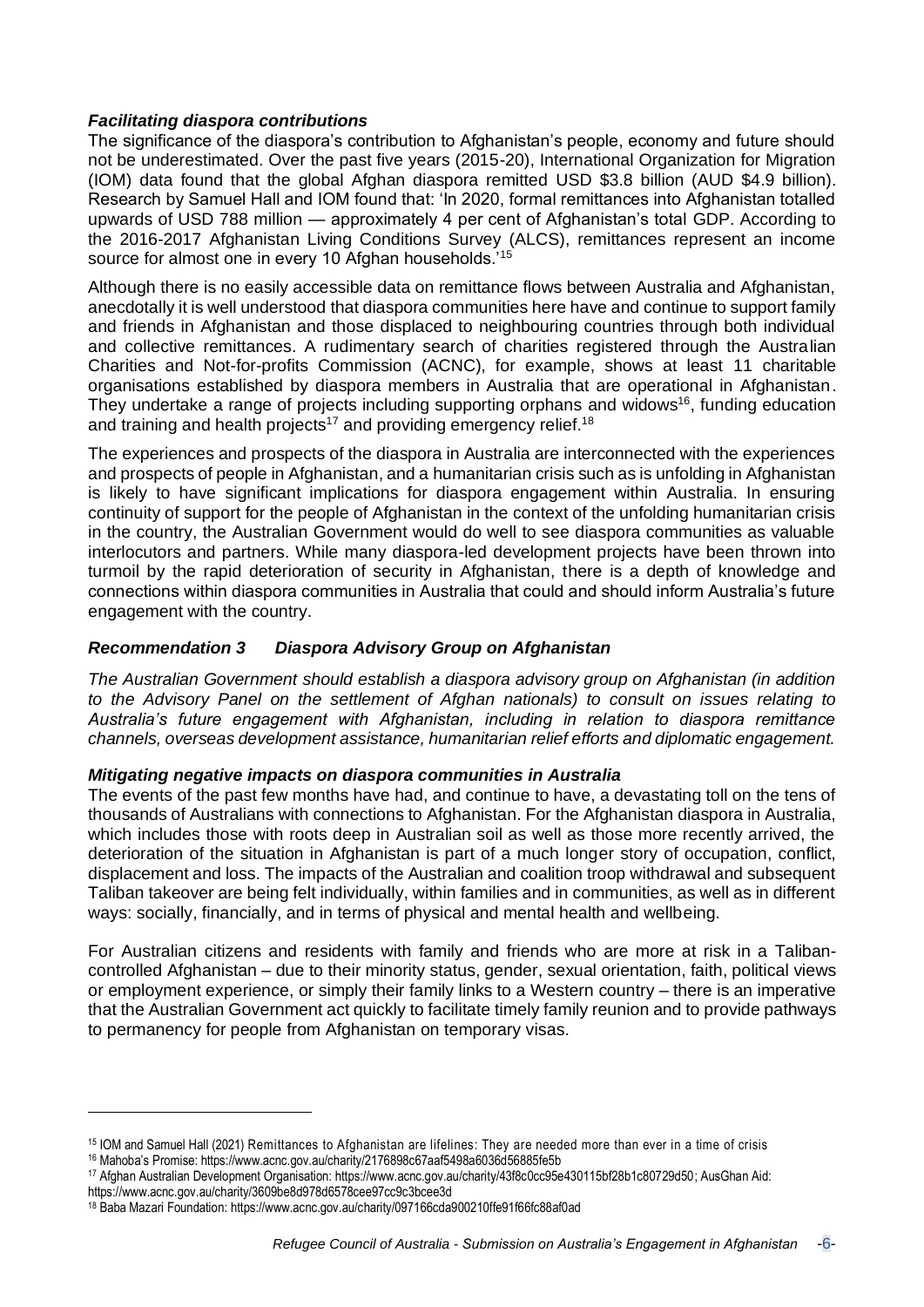#### *Case study on the impact on Australians with links to Afghanistan*

*Ali has not been able to sleep properly since mid-August. Although he has a permanent protection visa, he has not been able to reunite with his wife and children since arriving in Australia 10 years ago (see below on Direction 80). His wife and children in Pakistan are calling him every day, afraid that they will be forced back to Afghanistan by local authorities who are sympathetic to the Taliban and say they now have to return. Ali has sent money so that his family can move away from the area where they were being harassed. Ali has not been able to work as he usually does in his painting business because his mental and physical health have been so severely affected and he says he cannot focus. He has been calling migration agents to see if there is anything he can do to get his family to safety.* 

## **3.2 Reuniting Afghan-Australians with their families**

Unfortunately, family reunion is incredibly difficult for people from Afghanistan, as well as other refugee communities. The availability, cost and significant delays have decimated options for the Afghan community to bring their family members to safety in Australia. Successive government policies have deliberately restricted access to family reunion for many members of the Afghan community. This includes significant issues with the Special Humanitarian Program (SHP), costs and delays for family reunion in the Migration Program, and deliberate policies designed to deny family reunion for people who arrived by boat, including those from Afghanistan.

For many years, RCOA has raised concerns about the dismal number and the extraordinary costs of family reunion visas for refugee communities. In 2016, we released a report *Address the Pain of Family Separation,* highlighting the many barriers to family reunion under the Migration Program and the Humanitarian Program.<sup>19</sup> Unfortunately, not only has the Government not done anything to address this, access to family reunion has become harder for separated refugee communities. Border closures and the freezing of Australia's refugee resettlement program has also exacerbated these problems, but many of the policy barriers existed well before the COVID-19 pandemic.

The failure of the Government to address access to family reunion has been further highlighted by the Afghanistan crisis, with Afghan community members in Australia desperate to get their loved ones to safety. RCOA understands that there are 26,000 applications for a Special Humanitarian Visa, totalling over 100,000 individuals, currently on hand with the Department of Home Affairs (DHA). While it is positive that the Government has set aside 3,000 places within the existing Humanitarian Program for refugees from Afghanistan, this is only a drop in the ocean, and does not address the systemic policy barriers for people to reunite with their family.

## *Special Humanitarian Program*

The primary avenue through which people from a refugee background seek to reunite with family members under the Refugee and Humanitarian Program is the Special Humanitarian Program (SHP). However, demand for the SHP far outweighs available places, even before the impact of COVID-19 border closures. In 2019-20, there were 40,232 applications for visas under the SHP, and only 5,099 grants, representing 789% over subscribed demand for visas in the SHP.

Lengthy waiting periods are also a major problem with the current system. While the COVID-19 pandemic has halted the arrival of temporary visa holders to Australia and created significant hurdles for Australian citizens and permanent residents to reach Australia, refugees were facing years-long wait to be reunited with their family long before the pandemic.

Many members of Australia's refugee communities have expressed confusion and frustration about the prolonged waiting periods for family reunion and the length of time taken to process SHP applications. Many also commented on the limited or lack of information communicated to them

<sup>19</sup> See The Refugee Council's report: RCOA (2016). *Addressing the pain of separation for refugee families.* <https://www.refugeecouncil.org.au/family-separation>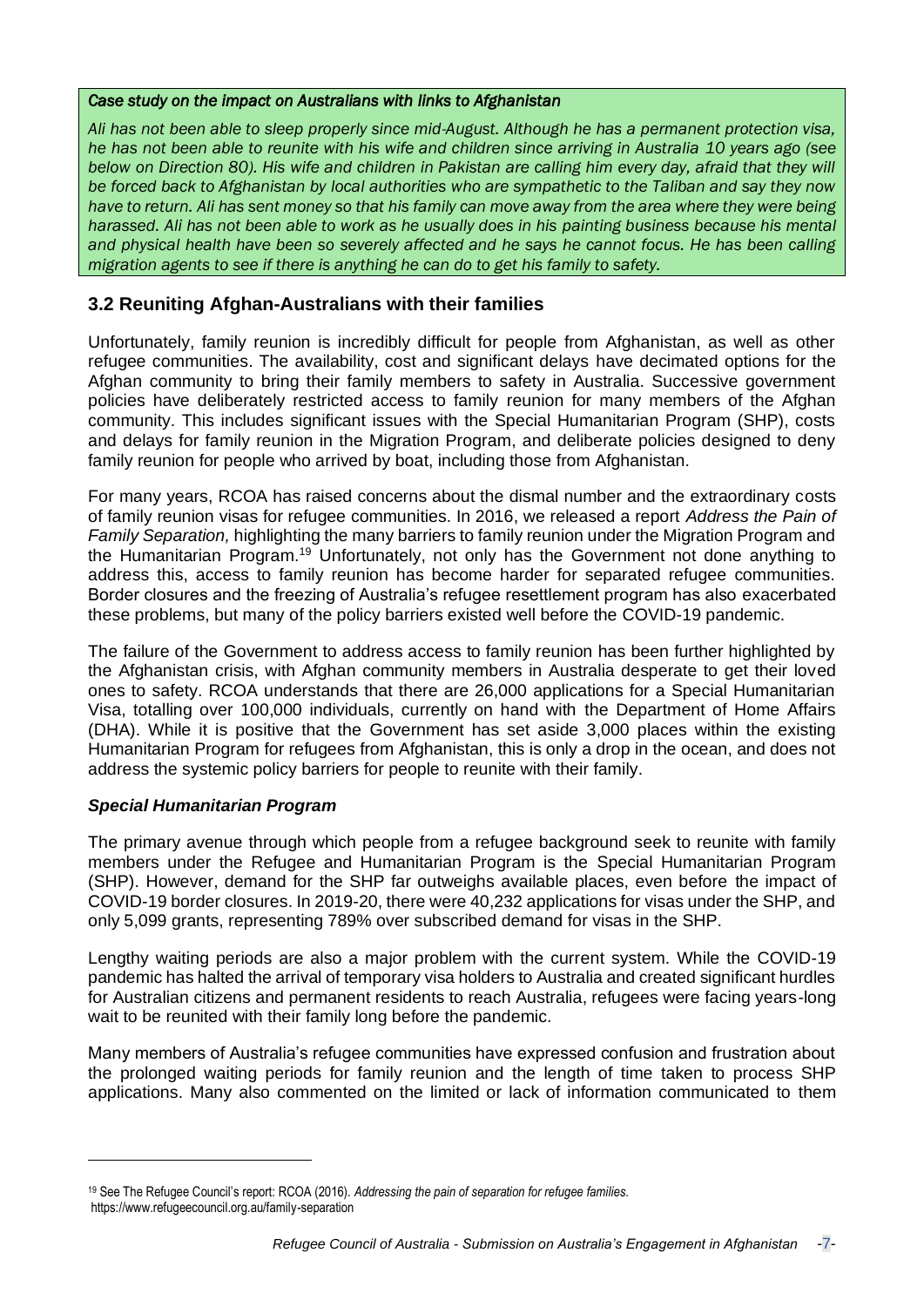about the reasons for these delays or the progress of their applications. Some respondents reported waiting for many years to be reunited, even with their closest relatives.

There is a very large price tag attached to family reunion, even though the SHP is a cheaper available option. People proposing relatives under the SHP need to pay for airfares, migration agents, legal fees and costs of providing settlement support. The cost of reunification, even with immediate family members such as partners and children, can amount to tens of thousands of dollars. This cost was seen as being very difficult (if not impossible) for many people from a refugee background to meet, particularly for those who have arrived in Australia relatively recently.

People continued to express concern about the restrictive definition of "family" used to assess and prioritise family reunion applications. Under current policy for the SHP, applications for split family reunion require that the main applicant be a member of the immediate family of the proposer. (A proposer is an Australian citizen, permanent resident or an eligible New Zealand citizen who recommends an applicant for the SHP visa. People who arrived in Australia by boat after 13 August 2012 cannot become a proposer.)

'Member of the immediate family' is defined in regulation 1.12AA, and includes:

- A spouse or de facto partner
- A dependent child
- A parent (but only if their child who is the proposer or main applicant is under 18).<sup>20</sup>

Several people have shared stories of unsuccessful attempts to sponsor other family members for resettlement, such as adult children, siblings, parents (where the proposer is an adult), other extended family members and people with whom the proposer has a close family-like bond but no blood relationship. Many people who RCOA has consulted with have raised concerns about the definition of dependent children, which excludes children over the age of 18 who are not engaged in full-time study. This definition can force families to consider leaving their adult children behind (often in precarious situations) while the rest of the family resettles in Australia.

Difficulties in sourcing documentation or evidence to substantiate family relationships is a significant barrier. In some cases, the documents required to provide evidence of family relationships never existed or had been lost or destroyed while fleeing conflicts. Many refugees from Afghanistan have spent years in countries of asylum such as Pakistan and Iran, without access to any basic rights or legal entitlements such as visas. Some people also highlighted the challenges of obtaining identity documents for children who were born in exile. Evidence of ongoing relationships (such as phone or email records) may be very difficult to provide due to lack of access to communication technologies.

There have been many difficulties in obtain and providing a genuine Tazkera – Afghanistan's identity document. Ali Reza Yunespour, an expert in Afghanistan, has noted that:

<sup>20</sup> Department of Immigration and Border Protection, *PAM3: Refugee and Humanitarian Offshore humanitarian program Visa application and related procedures*.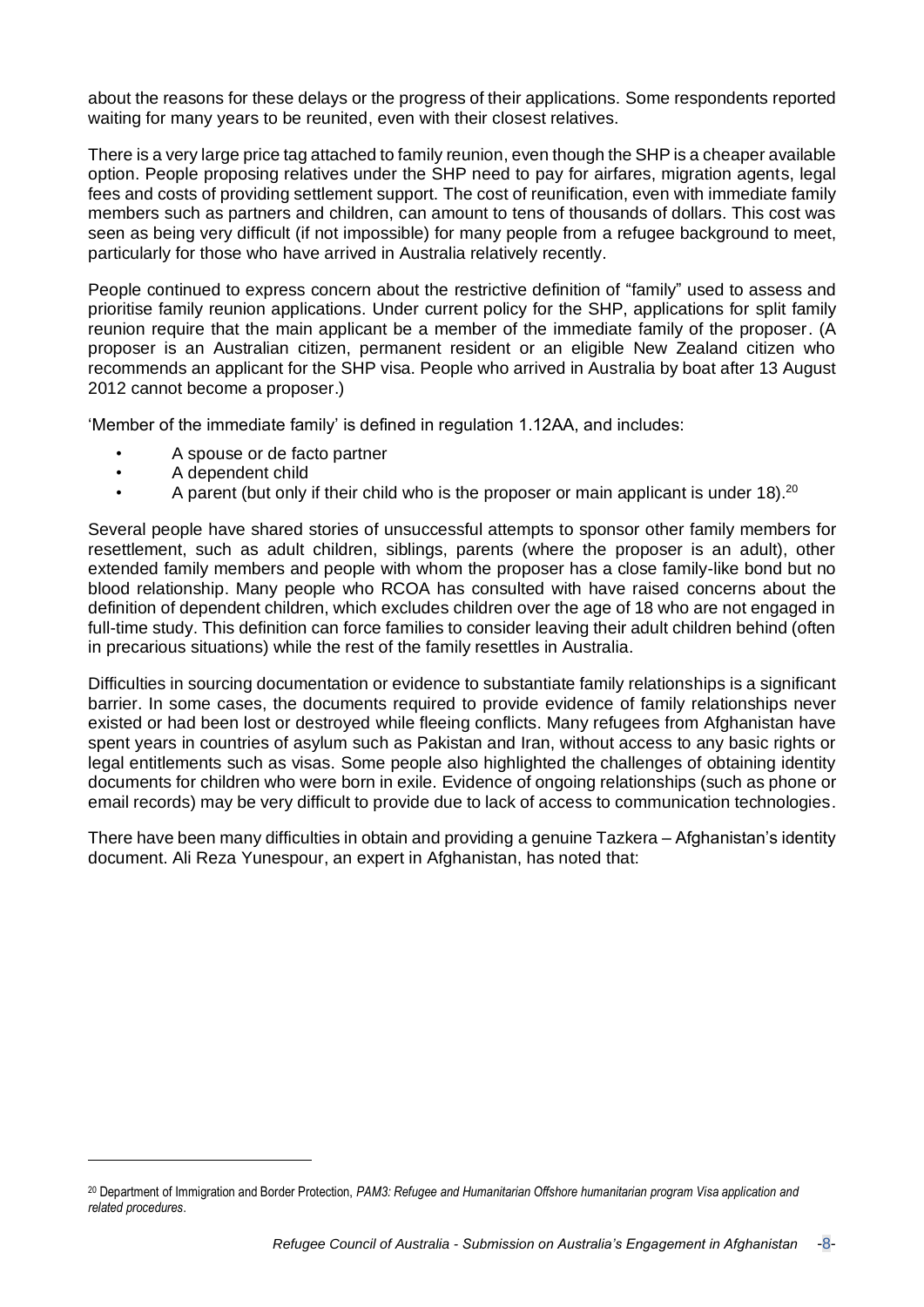*Establishing the identity of a person seeking asylum or a refugee is a crucial element of Australia*'*s temporary and permanent residency visa and citizenship processes. To date, the Department of Home Affairs (DHA) has used three different methods to verify the identity of refugees and asylum seekers: biometric data, life narratives and documentation from countries of origin and transit countries. Amongst these methods, documentation plays a significant role in making a claim for protection, and in subsequent applications for family reunion and citizenship… some asylum seekers from Afghanistan may not have held identity documents, including Tazkeras, at the time of their arrivals because of ongoing conflicts, generational displacement, and weak institutional capacity in Afghanistan. Even if they have held Tazkera or other documents, it is possible that the personal information of the same person could vary on different documents including their date of birth, name, or surname… in some cases, nepotism and corruption in Afghanistan have undermined the official processes of obtaining an absentee Tazkera and resulted in significant financial cost to asylum seekers and refugees in Australia. More importantly, the process has also led to unnecessary delays in assessing their asylum and family reunion visa or citizenship applications by DHA.<sup>21</sup>*

This problem is now likely to be exacerbated with the fall of Afghanistan to the Taliban, and the decimation of government bureaucracies. It is now very unlikely that a refugee would be able to obtain the required identity documentation for themselves and their family.

## *Recommendation 4 Identify and prioritise applications in the Special Humanitarian Program from Afghan nationals*

*The Australian Government should identify and prioritise applications from people from Afghanistan within the Special Humanitarian Program backlog.*

## *Family stream of the migration program*

RCOA continues to hear from former refugees about the hardships they face in applying for family reunion through the Migration Program (rather than the SHP). Sponsoring family members under the family stream of the Migration Program is an option unavailable to many people from a refugee background due to the extended waiting period associated with some visas and the increasingly high cost of visa application fees; a cost that is in addition to other expenses associated with sponsoring family members listed above. However, for many others, they are desperate to use this avenue due to the associated issues with the SHP (above).

Currently, it takes around 23 months for the Department of Home Affairs to process 75% of the applications made for the temporary partner (subclass 820) visa<sup>22</sup> and 14 months to process 75% of the applications for a dependent child (subclass  $445$ ) visa.<sup>23</sup> While processing time for these visas has increased substantially since the start of the pandemic, it was never manageable. For example, in 2018 it would take over 20 months for a temporary partner application and over eight months for a dependent child application to be processed. In that time, an orphan relative visa would have waited over 3<sup>1/2</sup> vears.<sup>24</sup> The Department no longer provides an estimated processing time for this visa $25$ 

Further, there appears to be discrimination against applications from people from Afghanistan. According to documents released under Freedom of Information, "the average time for a subclass 309 visa application by a citizen of Afghanistan to be processed was 43.6 months compared with

<sup>21</sup> Ali Reza Yunespour, *Documentation Problems for Asylum Seekers and Refugees from Afghanistan,* June 2021.

<sup>22</sup> Partner visa (temporary): <https://immi.homeaffairs.gov.au/visas/getting-a-visa/visa-listing/partner-onshore/temporary-820>

<sup>23</sup> Dependent child visa: <https://immi.homeaffairs.gov.au/visas/getting-a-visa/visa-listing/dependent-child-445>

<sup>&</sup>lt;sup>24</sup> As reported in our 2018 Migration intake submission available [here.](https://www.refugeecouncil.org.au/wp-content/uploads/2018/12/2018-Migration-Intake-submission.pdf)

<sup>25</sup> Orphan relative visa: <https://immi.homeaffairs.gov.au/visas/getting-a-visa/visa-listing/orphan-relative-117>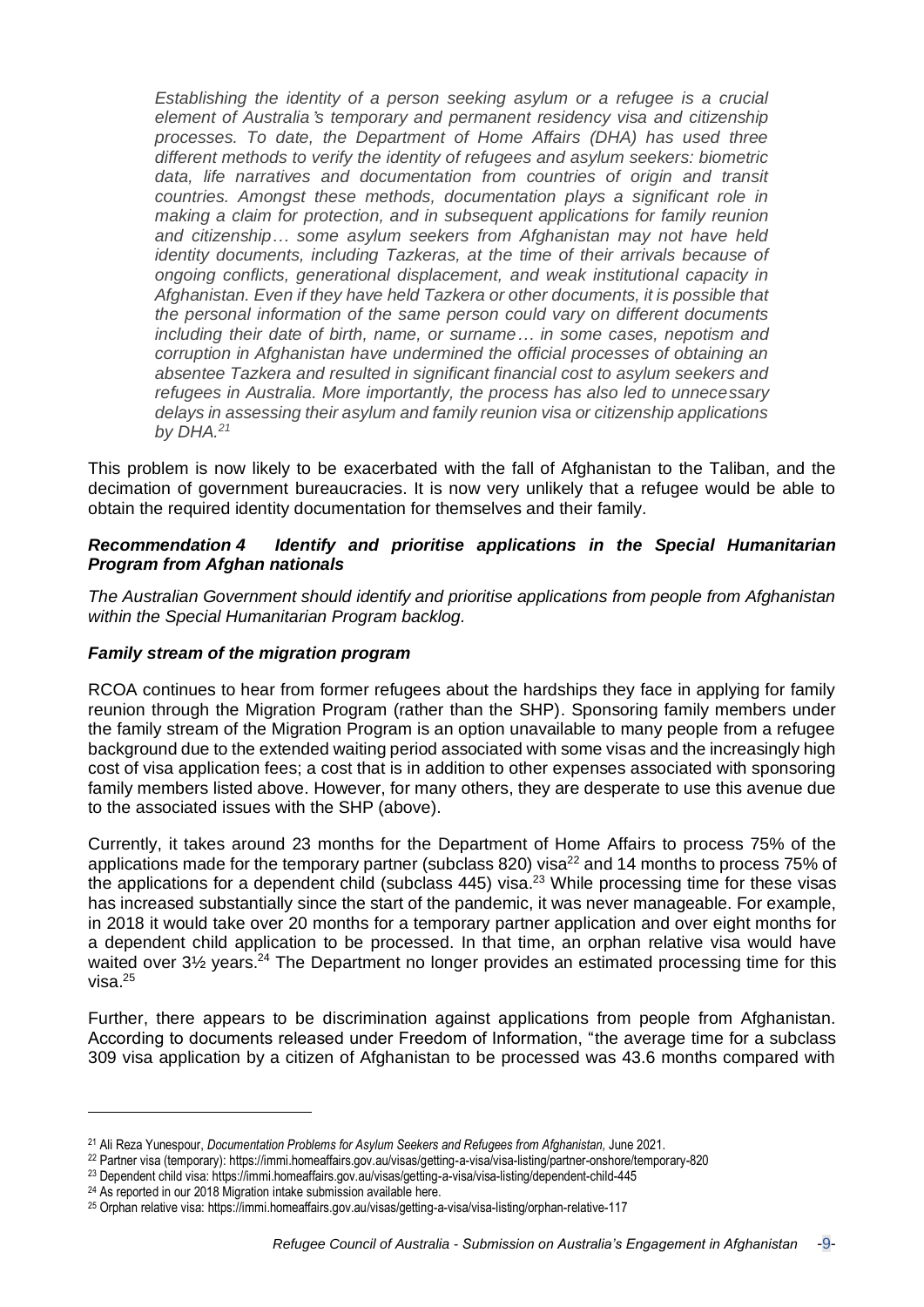citizens of the US, which took an average of just 7.3 months".<sup>26</sup> It is clear that more needs to be done to prioritise family reunion application from people from Afghanistan in order to urgently evacuate those at risk after the withdrawal of western forces from Afghanistan.

A significant barrier to family reunion is the excessively high visa charge. For those seeking to sponsor family members through the Family Stream of the Migration Program, the fees are often beyond their means. Sponsoring a partner to come to Australia currently costs at least \$7,715.<sup>27</sup> This does not include other associated costs such as those of health assessments and police certificates. Parents can only be sponsored if half of their children live permanently in Australia or more of their children live permanently in Australia than in any other country. Sponsoring parents through the noncontributory Parent visa is extremely unlikely as the Department advises the current waiting time for Parent visa and Aged Parent visa (for parents aged 65 years or over) is likely to be about 30 years.<sup>28</sup> While parents being sponsored under contributory visas will wait for a considerably shorter time, the costs of these visas put them out of reach for many refugee communities and their families. The total cost of bringing both parents to Australia could amount to nearly \$100,000.<sup>29</sup> The proposer also needs to provide an Assurance of Support of \$10,000 for the main applicant and \$4,000 for any additional adult applicant. This bond will be held for 10 years.<sup>30</sup>

## *Recommendation 5 Prioritise family reunion applications in the Migration Program for Afghan nationals*

*The Australian Government should prioritise applications for family reunion in the Migration Program from sponsors from refugee backgrounds, including those from Afghanistan.*

## 3.3 Policies that discriminate against people who arrived by boat

One significant barrier that must be addressed in order to support Afghans in Australia reunite with their family members is the deliberate set of policies designed to prevent access to family reunion for refugees in Australia who arrived by boat. This includes Direction 80 for family reunion applications which places boat arrivals at the lowest priority for the SHP.

Directive 62, introduced in 2013, placed family reunion applications from those who arrived by boat as the lowest priority, effectively meaning that their application would never be processed. The Australian Human Rights Commission, in the complaint of CM v Commonwealth of Australia, found that Directive 62 was arbitrary and breached Australia's human rights obligations under the International Covenant on Civil and Political Rights.<sup>31</sup> Direction 62 was replaced by Direction 72, and then Direction 80. Direction 80 provides that refugees who arrived by boat are placed at the lowest processing priority, and have very little chance to be given special consideration for compelling or compassionate circumstances. Because of the significant backlog for family reunion (discussed above), placing refugees at the end of the queue essentially denies them the chance of ever being reunited with their families.

The only exception to this policy is if people get Australian citizenship. However, the Department of Home Affairs has been found to have been intentionally stalling citizenship applications from refugees who arrived by boat, including those from Afghanistan, as highlighted in an Australian National Audit Office Report,<sup>32</sup> and by a Federal Court decision.<sup>33</sup> A Freedom of Information request

<sup>&</sup>lt;sup>26</sup> Paul Karp, Home affairs accused of discriminating against non-English speakers with lengthy wait for partner visas, The Guardian, 30 August 2021, https://www.theguardian.com/australia-news/2021/aug/30/home-affairs-accused-of-discriminating-against-non-english-speakers-with-lengthywait-for-partner-visas

<sup>27</sup> Partner visa (temporary): <https://immi.homeaffairs.gov.au/visas/getting-a-visa/visa-listing/partner-onshore/temporary-820>

<sup>28</sup> Parent visas- queue release dates and processing times: [https://immi.homeaffairs.gov.au/visas/getting-a-visa/visa-processing-times/family-visa](https://immi.homeaffairs.gov.au/visas/getting-a-visa/visa-processing-times/family-visa-processing-priorities/parent-visas-queue-release-dates)[processing-priorities/parent-visas-queue-release-dates](https://immi.homeaffairs.gov.au/visas/getting-a-visa/visa-processing-times/family-visa-processing-priorities/parent-visas-queue-release-dates)

<sup>29</sup> Contributory parent visa: <https://immi.homeaffairs.gov.au/visas/getting-a-visa/visa-listing/contributory-parent-143#Overview>

<sup>30</sup> Assurance of support: <https://www.dss.gov.au/about-the-department/international/policy/assurance-of-support>

<sup>31</sup> CM v Commonwealth of Australia (DIBP), [https://www.humanrights.gov.au/our-work/legal/publications/cm-v-commonwealth-australia-dibp.](https://www.humanrights.gov.au/our-work/legal/publications/cm-v-commonwealth-australia-dibp)

<sup>32</sup> <https://www.anao.gov.au/work/performance-audit/efficiency-processing-applications-citizenship-conferral>

<sup>33</sup> <http://www.austlii.edu.au/cgi-bin/sinodisp/au/cases/cth/FCA/2016/1530.html>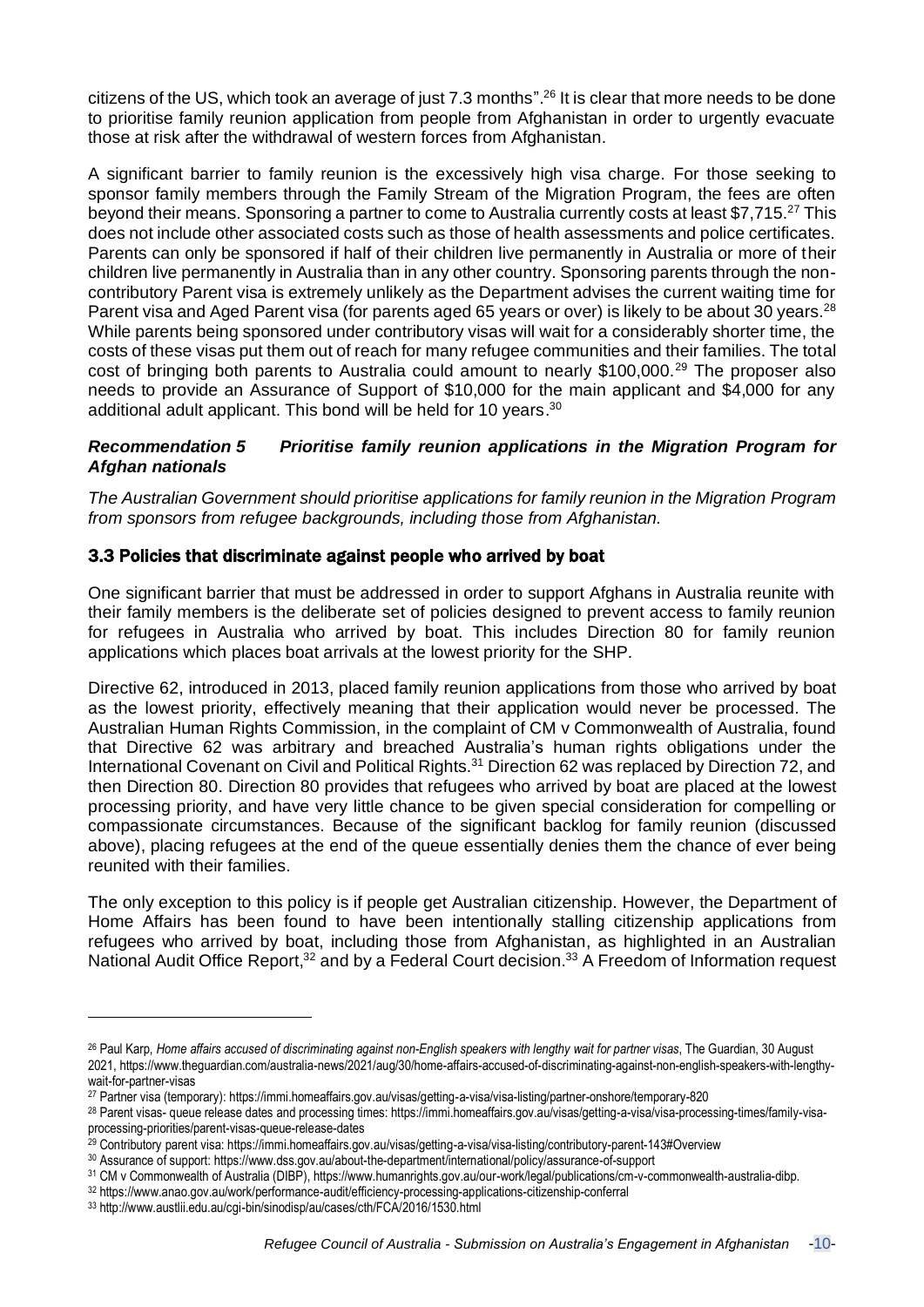from January 2020 shows that average processing time of citizenship applications for Afghan nationals was 709 days.<sup>34</sup>

In addition to being placed as the lowest priority for family reunion applications through the Migration Program, Department policy also puts applications from proposers who came by boat as the lowest priority for a Special Humanitarian Program visa. SHP applications are prioritised in the following order which is based on the visa the proposer holds, whether the proposer is an Australian citizen, and the closeness of the relationship between the applicant and the proposer:

- 1. 'split family' of a person who holds an offshore Humanitarian visa (including SHP)
- 2. other family proposed by a close family member who does not hold a Protection or Resolution of Status visa (partners, children, parents and siblings who do not otherwise meet the 'split family' definition)
- 3. other family proposed by an extended family member who does not hold a Protection or Resolution of Status visa (grandparents, grandchildren, cousins, aunts, uncles, nieces and nephews)
- 4. applicants proposed by a friend or distant relative who does not hold a Protection or Resolution of Status visa or by a community organization
- 5. any person proposed by or on behalf of a person granted a Protection or Resolution of Status visa. $35$

Given the demand for the SHP Program (discussed above), those further down the priority list can expect extensive delays, or may in fact never receive a visa, as any new application that is a higher priority will be placed before them.

There is no clear rationale for placing people in this situation at the end of the queue. As the Australian Human Rights Commission noted, it does not act as a deterrent to other boat arrivals. It simply punishes people who are already in Australia and is an unnecessary barrier to successfully settling in Australia. We cannot expect people to make an effective home for themselves in Australia until they are reunited with their family, particularly when those family members are at high risk under current conditions in Afghanistan.

## *Recommendation 6 End policies that place refugees who arrived by boat at the lowest priority for family reunion*

*The Australian Government should abolish Direction 80 and the SHP prioritisation that places family reunion applications from refugees who arrived by boat at the lowest priority.*

## 3.4 Providing the security to rebuild: a pathway to permanency

In 2014 the Government reintroduced a three-year Temporary Protection Visa (TPV) and a new fiveyear Safe Haven Enterprise Visa (SHEV). As of 30 August 2021, there are 4,291 Afghan refugees who are on TPVs or SHEVs, and a further 384 who are awaiting an outcome of their application for a TPV or SHEV.<sup>36</sup> In addition, there are 518 Afghan asylum seekers who have been refused a visa on appeal at the Immigration Assessment Authority (IAA). These rejected claims for asylum need urgent reassessment due to the dramatic change in conditions in Afghanistan since the takeover by the Taliban. This amounts to a total of 5,193 people from Afghanistan who are on a TPV or SHEV or whose application for a TPV or SHEV needs urgent determination or reassessment.

As we have noted in numerous submissions, reports and briefing papers, temporary protection is cruel, unnecessary and prevents refugees from fully engaging in the Australian community and

<sup>34</sup> Available at https://www.righttoknow.org.au/request/afghan\_citizenship\_wait?nocache=incoming-15171#incoming-15171

<sup>35</sup> Department of Immigration and Border Protection, 'Procedures Advice Manual 3: Refugee and Humanitarian Offshore Humanitarian Program Visa Application and Related Procedures' (2015) 16.

<sup>36</sup> Department of Home Affairs, Visa Statistics, https://www.homeaffairs.gov.au/research-and-statistics/statistics/visa-statistics/live/humanitarianprogram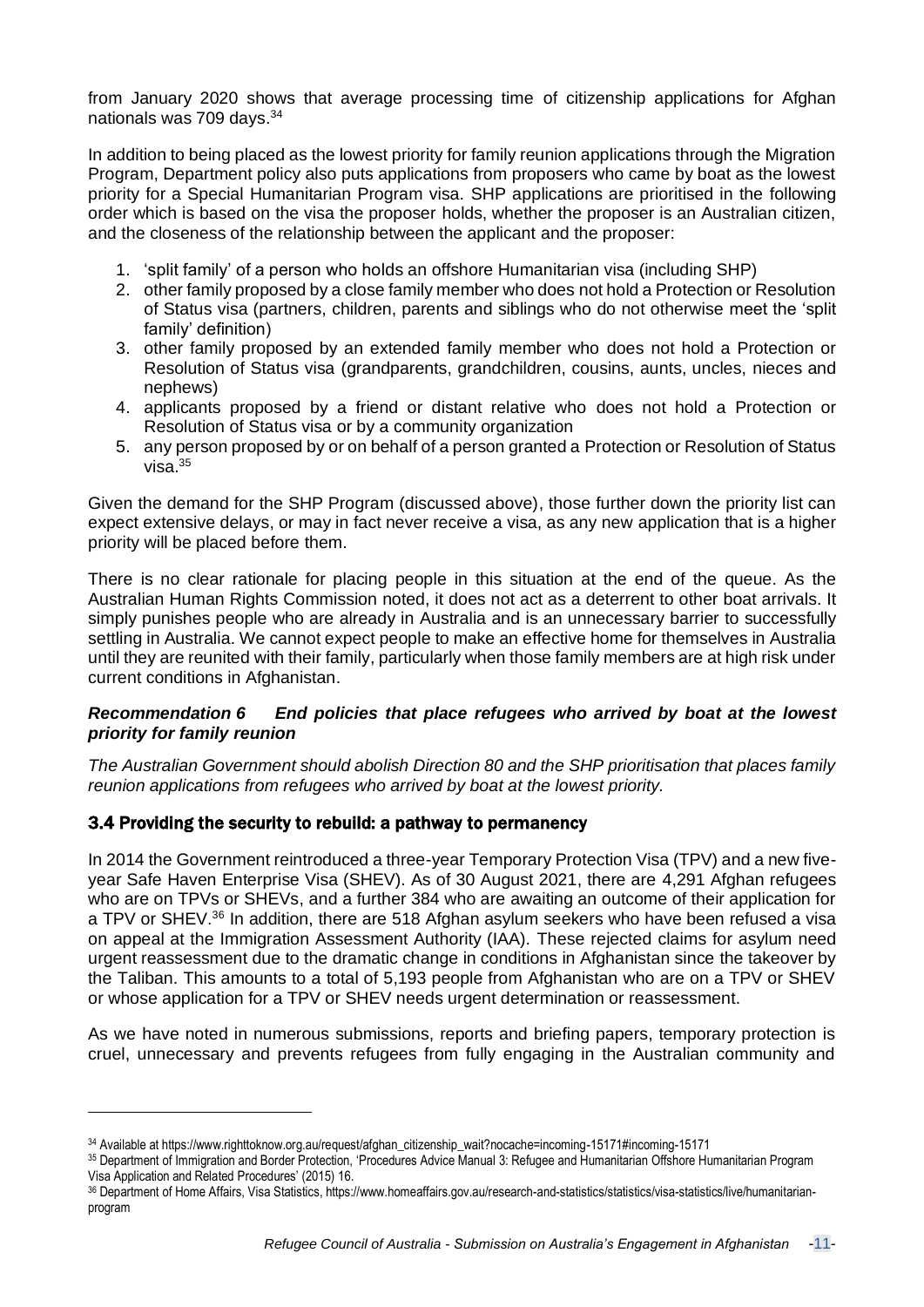economy.<sup>37</sup> New research from Curtin University shows that giving refugees on TPVs and SHEVs access to permanent protection, not only enables them to reunite with their families, it will also support people to settle into the community and contribute to the economy.

*Around 90% of TPV and SHEV holders are at peak earning ages (under 45), have functional English skills, and many have years of sought-after work experience as chefs, personal carers, construction workers, carpenters, builders and plumbers. However, temporary visa status prevents TPV and SHEV holders from buying their own homes, investing in their businesses and settling in Australian communities. Temporary visa holders are also ineligible to reunite with their families by bringing them to Australia so they need to send significant remittances to their families living overseas, which constitutes a financial loss to the Australian economy.*

*Permanency would lead to better labour market outcomes for TPV and SHEV holders and incentivise domestic consumption and investment. Transitioning to permanent residency will deliver long-term economic returns on investment by enabling migrants to upgrade their skills, sustain and grow their own businesses, employ other workers, and integrate into their local communities.<sup>38</sup>*

People on these visas have no ability to sponsor family members. Only one small possibility for refugees on a SHEV to be able to sponsor their family is to jump through numerous visa requirements, and ultimately, gain citizenship. This includes the following steps:

- Work or study in a regional area of Australia for 3½ years in order to meet the SHEV Pathway requirements
- Meet the criteria for a subsequent skilled, student or partner visa, and apply and wait for that visa
- Remain on that subsequent visa for as long as is required to obtain a permanent visa
- Meet the criteria and apply for a permanent visa
- Apply for and wait to obtain Australian Citizenship
- Finally, apply for and wait for a family reunion visa

At the very least, these steps will take 10 years, and more likely at least 15 years. This assumes that someone is able to apply for these subsequent visas, which have very restrictive skills, education and English criteria. It also requires significant funds to afford the application fees for these visas. As such, for nearly all refugees on TPVs and SHEVs, it is practically impossible to be reunited with their loved ones.

Refugees on a TPV or SHEV, including many people from Afghanistan, have already been in Australia for at least nine years. Many were detained for years. The denial of family reunion for these people is a further punishment, simply because they sought protection in Australia by boat. They have been found to be refugees, meet all visa requirements and cannot return to Afghanistan, especially now with the fall of Afghanistan. Refugees on a SHEV or TPV are not allowed to travel outside Australia, except with permission from the Department for extraordinary circumstances.

With Afghanistan now under the control of the Taliban, Afghan refugees on TPVs and SHEVs are unlikely to ever be able to return to Afghanistan. It makes no sense to keep these people in indefinite limbo in Australia, given that they will remain in Australia indefinitely. The policy is cruel, harmful and counterproductive, as it further marginalises and harms this group rather than supporting them to become full members of our community and to settle successfully with their families.

<sup>37</sup> See RCOA's research on temporary protection here <https://www.refugeecouncil.org.au/?s=temporary+protection>

<sup>38</sup> John van Kooy, Supporting economic growth in uncertain times: Permanent pathways for Temporary Protection visa and Safe Haven Enterprise *visa holders,* [https://apo.org.au/node/314128.](https://apo.org.au/node/314128)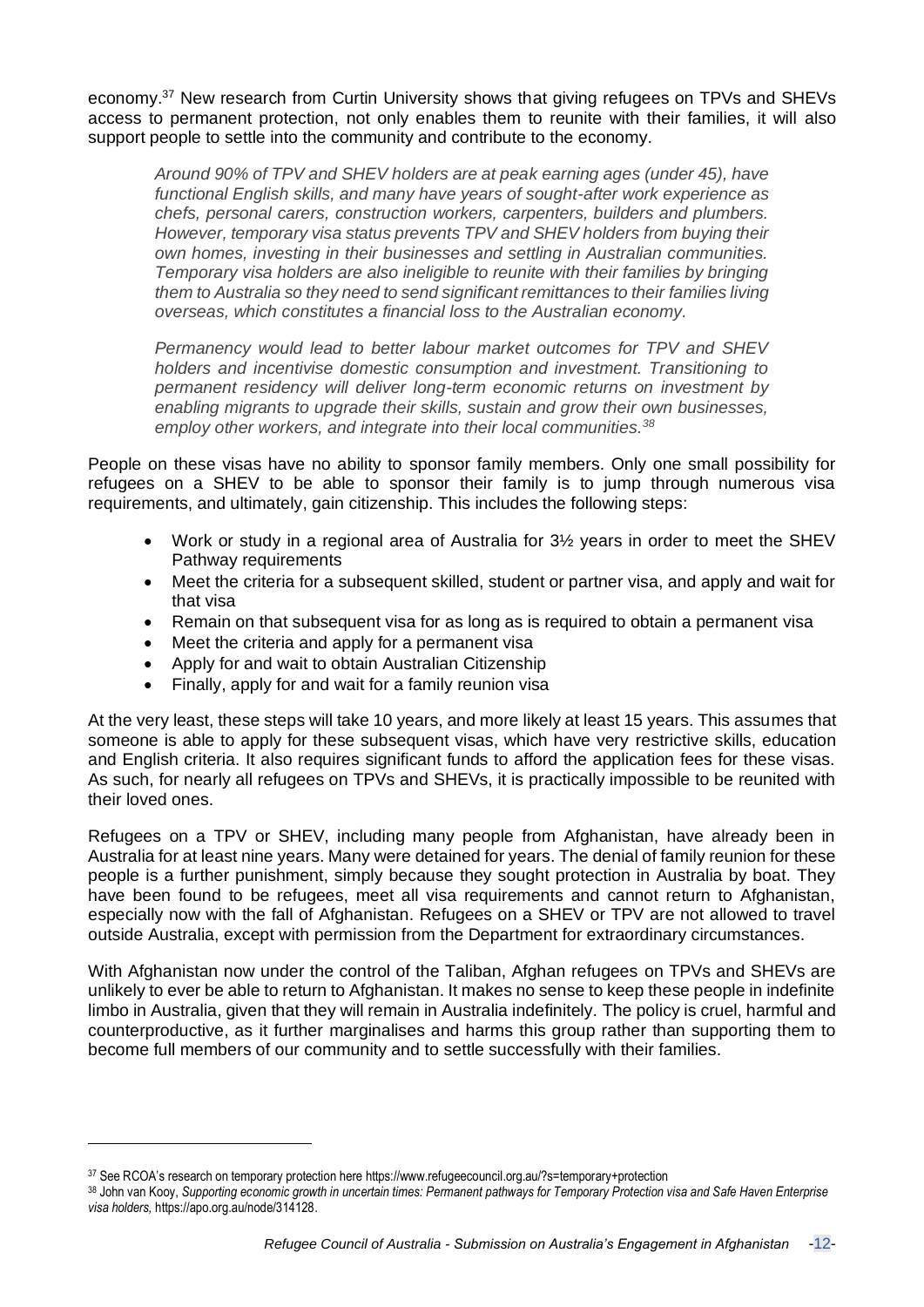## *Recommendation 7 Grant refugees from Afghanistan on a TPV or SHEV a permanent visa*

*The Australian Government should provide all refugees from Afghanistan on a Temporary Protection Visa (TPV) or Safe Haven Enterprise Visa (SHEV) a permanent visa, in recognition that they will never be able to return to Afghanistan. By granting Afghan refugees a permanent visa, they will be able to fully contribute to the Australian community and economy.*

## 4 Protecting people from Afghanistan at risk

At the beginning of 2021, 2.6 million citizens of Afghanistan were refugees, 239,000 were seeking asylum and 2.9 million were internally displaced.<sup>39</sup> The Taliban's takeover of the country is, however, resulting in increasing displacement. By 15 October 2021, UNHCR had reported 48,180 newly arrived refugees in neighbouring countries (Iran, Pakistan and Tajikistan) and 677,832 people internally displaced since January 2021.<sup>40</sup> Many more people in Afghanistan are yet to be displaced but fear for their lives because of their work as women's rights activists, human rights defenders, government officials or staff employed by embassies or western armed forces, or because of their religion, ethnicity or sexual orientation.

The Refugee Council considers there to be principled steps that the Australian Government can take in responding to displacement from Afghanistan, including facilitating humanitarian family reunion (see Recommendation 5), as well as in ensuring the protection of Afghans at high risk, such as those who worked alongside the Australian Defence Force or Australian organisations.

## 4.1 Provide avenues for the continued evacuation of people at high risk

As the ramifications of the Taliban seizing control and its subsequent actions become known, it is important that the Australian Government continues to provide avenues for the emergency rescue of those at greatest risk. This includes individuals and their families who were not evacuated before the end of August and who worked for or assisted the Australian Government or organisations (including the embassy, armed forces, NGOs and media). Some Afghans at risk may have managed to leave Afghanistan but still face heightened risks in neighbouring countries where Taliban influence or networks are substantial, warranting a rescue response.

## *Recommendation 8 Emergency rescue for Afghans at risk*

*The Australian Government should continue to work actively to identify and support individuals facing significant risks, including granting In-Country Humanitarian or Emergency Rescue Visas to those requiring immediate evacuation.* 

## 4.2 Collaborate to keep Afghanistan's borders with neighbouring states open

At the end of 2020, countries that share a border with Afghanistan were hosting the vast majority of those displaced, with Pakistan hosting 1,419,084 Afghan refugees, Iran hosting 951,142 refugees and an estimated two million undocumented Afghans and Tajikistan hosting 5,996 refugees and asylum seekers.<sup>41</sup> In the 9½ months to 15 October 2021, UNHCR recorded 48,180 Afghans newly arriving in neighbouring countries and potentially in need of protection: 19,470 to Pakistan, 23,290 to Iran and 5,420 to Tajikistan.<sup>42</sup> UNHCR has observed an increase in undocumented Afghans at irregular land border crossing points, particularly into Iran where authorities in mid October 2021 were reporting 4000 to 5000 arrivals each day.<sup>43</sup>

To ease the pressure building on states neighbouring Afghanistan and promote safe border crossings and access to international protection to those fleeing Afghanistan, Australia should offer

<sup>39</sup> UNHCR. Global Trends: Forced [Displacement](https://www.unhcr.org/flagship-reports/globaltrends/) in 2020 annex tables, Tables 1 and 3.

<sup>40</sup> UNHCR. Flash External Update: [Afghanistan](https://data2.unhcr.org/en/documents/details/88763) Situation #8 – 15 October 2021

<sup>41</sup> UNHCR. Global Trends: Forced [Displacement](https://www.unhcr.org/flagship-reports/globaltrends/) in 2020 annex tables, Tables 1 and 3. UNHCR. [Refugees](https://www.unhcr.org/ir/refugees-in-iran/) in Iran.

<sup>42</sup> These numbers are seen as indicative of a much larger scale of movement, as UNHCR counted only people who approached their own offices for assistance.

<sup>43</sup> UNHCR. Flash External Update: [Afghanistan](https://data2.unhcr.org/en/documents/details/88763) Situation #8 – 15 October 2021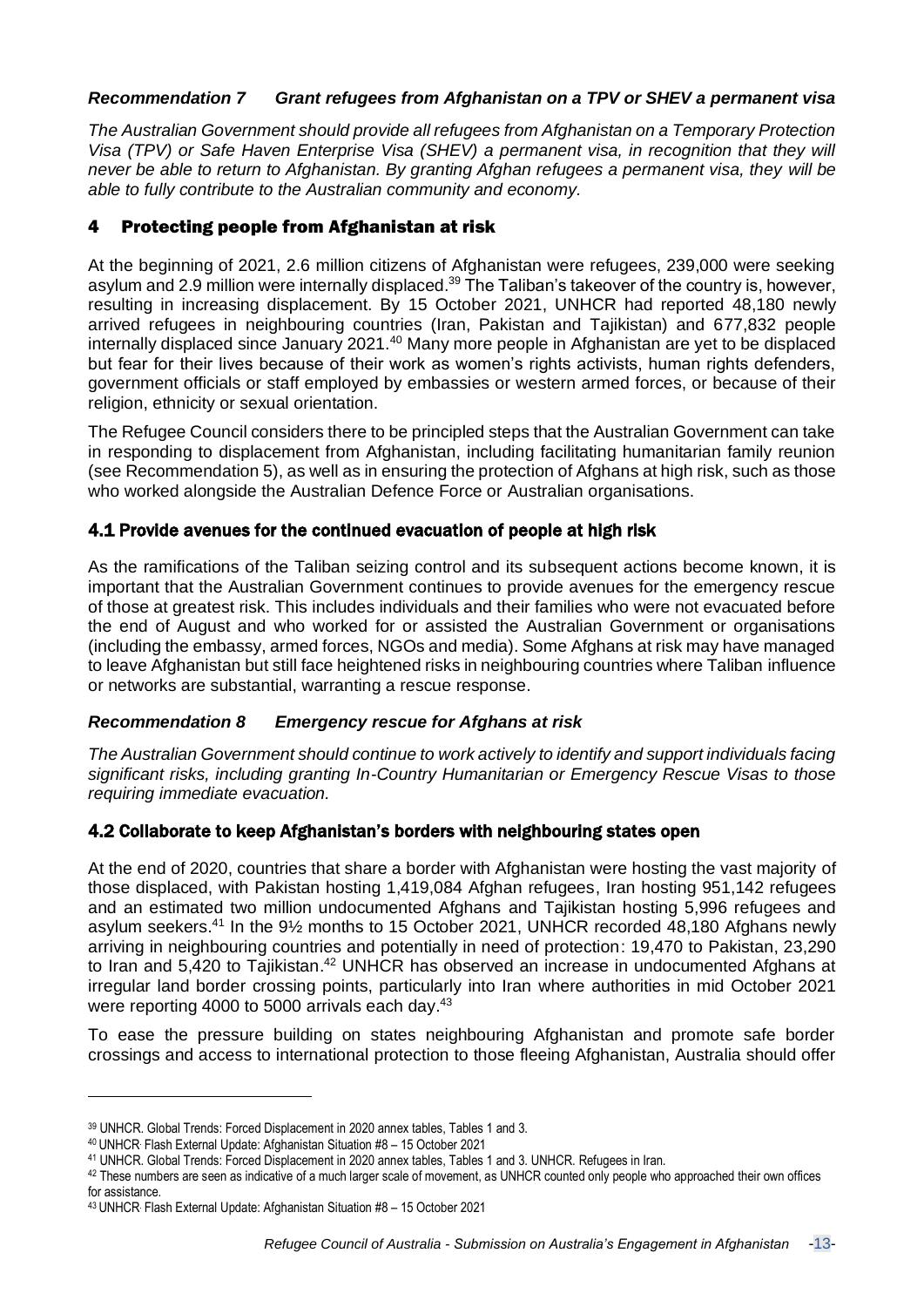practical assistance as part of a coordinated international response. This includes contributing resources to strengthen the provision of assistance to those seeking protection in Pakistan, Iran and Tajikistan and their host communities. As of 19 October, for example, UNHCR reported receiving only 58% of its estimated budget to respond to the Afghanistan situation.<sup>44</sup>

A substantial contribution of Australian humanitarian and development assistance should be strategically directed to states hosting the greatest numbers of displaced Afghan nationals. In addition, Australia should work cooperatively with UNHCR and other resettlement states to ensure a significant collective contribution is made to expanding resettlement from this region in order to ease pressure on countries such as Pakistan and Iran.

## *Recommendation 9 Support for neighbouring countries hosting displaced Afghans*

*The Australian Government should substantially increase its contribution of humanitarian and development assistance to states hosting the greatest numbers of displaced Afghan nationals in order to support access to protection.* 

## 4.3 Increase resettlement places for Afghans at risk

As part of its contribution to a coordinated international response, the Australian Government should offer 20,000 additional resettlement places over a two year period for refugees from Afghanistan. This is premised on the significant humanitarian needs, our country's deep links with Afghanistan, and the fact that Australia has the capacity and has made special intakes like this before.<sup>45</sup>

As illustrated below, 20,000 additional places is also in line with the number of places that were originally planned through forward estimates in the 2019-20 Federal Budget but were not realised due to the cut to the program in 2020-21 and the disruption to resettlement visa processing caused by the COVID-19 pandemic.

|                                                    | 2019-20  | 2020-21   | 2021-22  | 2022-23                  | Total     |
|----------------------------------------------------|----------|-----------|----------|--------------------------|-----------|
| Total places in 2019-20 Budget (forward estimates) | 18,750   | 18,750    | 18,750   | 18,750                   | 75,000    |
| Places removed in 2020-21 Budget                   | -        | $-5,000$  | $-5,000$ | $-5,000$                 | $-15,000$ |
| Visas not issued due to COVID-19 pandemic          | $-5.579$ | $-7,803$  |          | $\overline{\phantom{0}}$ | $-13,382$ |
| Revised total                                      | 13,171   | 5,947     | 13,750   | 13,750                   | 46,618    |
| <b>Difference</b>                                  | $-5.579$ | $-12.803$ | $-5.000$ | $-5.000$                 | $-28,382$ |

*Table 2: 2019-20 Budget planning for Refugee and Humanitarian Program and revised totals* 

Other countries have recently made significant additional contributions to resettling Afghans. After years of cuts to its refugee program under former president Donald Trump, the United States has set a target of 125,000 refugee places for the fiscal year from 1 October 2021, many of which will be dedicated to Afghans in need. The 73,500 people without US citizenship who were evacuated out of Kabul in the final two weeks of August will be separate and additional to this number, with those who need protection being given humanitarian parole for two years while they apply for refugee status under processes separate to the US resettlement quota.

In addition to evacuating 3,700 people, including 2,000 Afghan nationals, Canada has committed to resettling 40,000 people from Afghanistan, including over 5,000 people evacuated by the United States. This includes Afghans who assisted the Canadian Government, as well as people who are outside of Afghanistan and have no durable solution, such as: women leaders, human rights advocates, LGBTQI+ individuals, journalists and people who assisted Canadian journalists, and

<sup>44</sup> UNHCR. [Afghanistan](https://data2.unhcr.org/en/situations/afghanistan) Situation: Funding Update, as of 19 October 2021

<sup>45</sup> See: RCOA. <https://www.refugeecouncil.org.au/afghanistan-resettlement-brief/>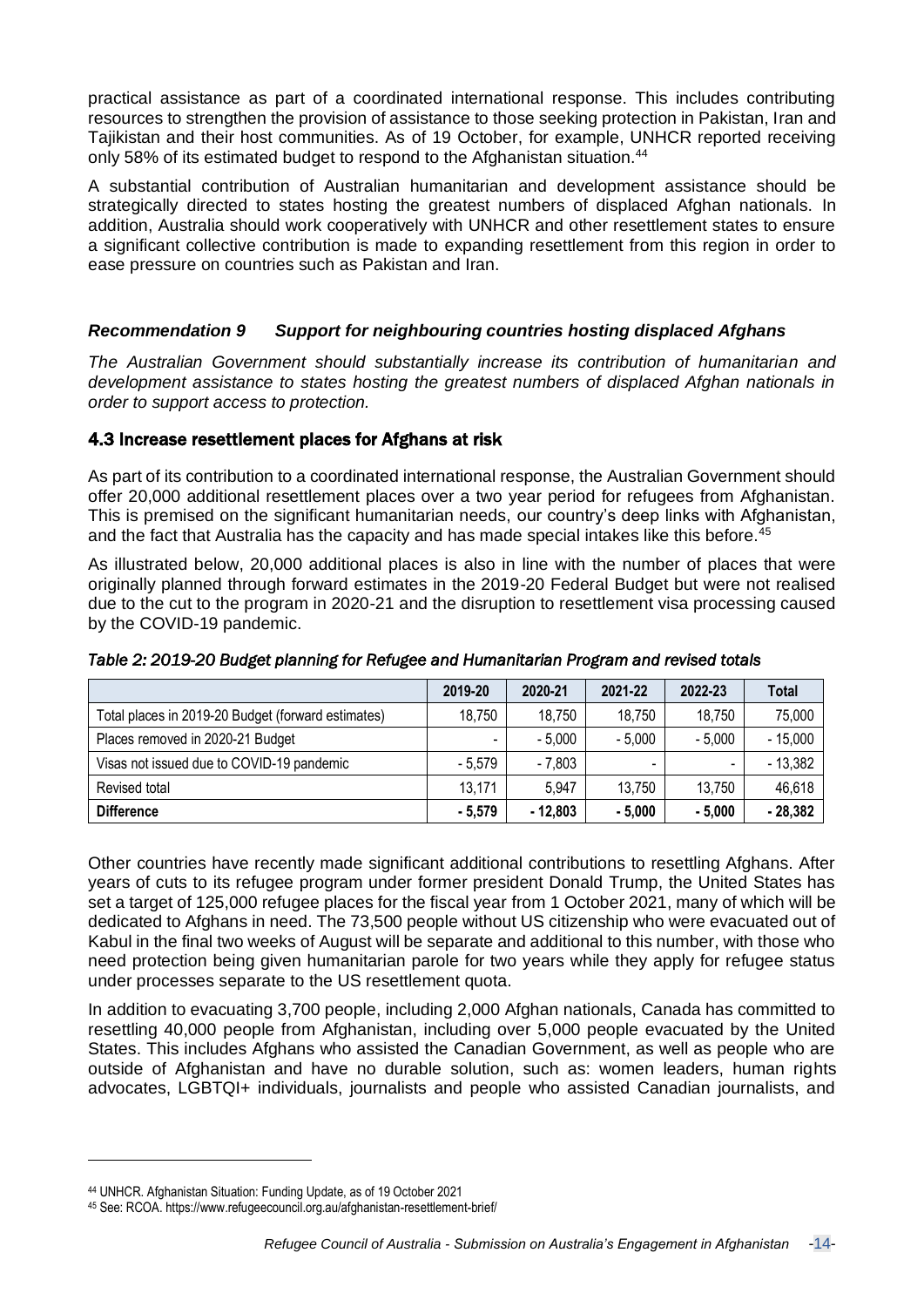extended family members of previously resettled interpreters who assisted the Government of Canada, including family members who are still in Afghanistan.

## *Recommendation 10 Special intake of 20,000 humanitarian visas for Afghan nationals*

*The Australian Government should allocate a special intake of 20,000 humanitarian visas over two years for Afghan nationals in addition to the regular Humanitarian Program intake.* 

## 5 Safety for people from Afghanistan in the Asia-Pacific Region

## 5.1 Impact on people in Indonesia

There are currently 13,416 refugees and people seeking asylum in Indonesia, a majority (7,490) of whom are from Afghanistan.<sup>46</sup> Many have been living in precarious situations in Indonesia for over 10 years. Despite their registration with UNHCR, refugees and people seeking asylum in Indonesia have no formal legal status, no right to work and have very limited rights to education, housing and healthcare. There are very limited solutions for refugees in Indonesia. Indonesia has not signed the Refugee Convention and does not provide a long term solution for people to remain in the country – expecting that they will instead choose to return to their home country or go elsewhere.

Resettlement from Indonesia to another country is also very limited. In 2021, only 179 people have been resettled from Indonesia to another country, while another 308 have been accepted for resettlement and are waiting departure. A further 1,462 people have resettlement applications submitted by UNHCR but are awaiting an outcome from a receiving state.<sup>47</sup> This has left over 11,000 people in Indonesia without a long term durable solution, more than half of which are from Afghanistan.

One reason for the limited number of resettlement places from Indonesia is a 2014 policy introduced by the Australian Government to deny resettlement to Australia for all refugees in Indonesia who registered with UNHCR after 30 June 2014. This has meant that a significant number of refugees in Indonesia are not able to access resettlement to Australia. This, combined with restrictive family reunion policies (discussed above) has meant that most refugees in Indonesia are not able to come to Australia.

## *Recommendation 11 End the ban on resettlement for refugees in Indonesia*

*The Australian Government should end the ban that prevents refugees in Indonesia who registered with UNHCR after 30 June 2014 from accessing resettlement.*

## 5.2 Need for constructive action to improve refugee protection in Asia

The precarious situation for refugees in Indonesia is replicated elsewhere in Asia. Most other states in the region have not signed the Refugee Convention and offer no legal protection to the refugees within their borders. Like most of the region's refugees, refugees from Afghanistan generally live in urban areas (not in camps), surviving in very difficult circumstances without formal work rights and with limited access to formal education and affordable health care. Outside of Pakistan (1.44 million Afghan refugees), Iran (975,000), Tajikistan (11,420) and Indonesia (13,416), the largest populations of refugees from Afghanistan can be found in India (15,559 Afghan refugees as at 31 August 2021)<sup>48</sup> and Malaysia (2,640 Afghan refugees as at 30 September 2021)<sup>49</sup>.

<sup>46</sup> UNHCR, *Indonesia Statistical Report,* June 2021,

<https://reporting.unhcr.org/sites/default/files/Indonesia%20Statistical%20Report%20June%202021.pdf> <sup>47</sup> UNHCR, *Indonesia Statistical Report,* June 2021,

<https://reporting.unhcr.org/sites/default/files/Indonesia%20Statistical%20Report%20June%202021.pdf> <sup>48</sup> UNHCR, *India fact sheet*, August 2021

<sup>49</sup> UNHCR, *Figures at a Glance in Malaysia*[, https://www.unhcr.org/en-au/figures-at-a-glance-in-malaysia.html](https://www.unhcr.org/en-au/figures-at-a-glance-in-malaysia.html) (accessed 24/10/21)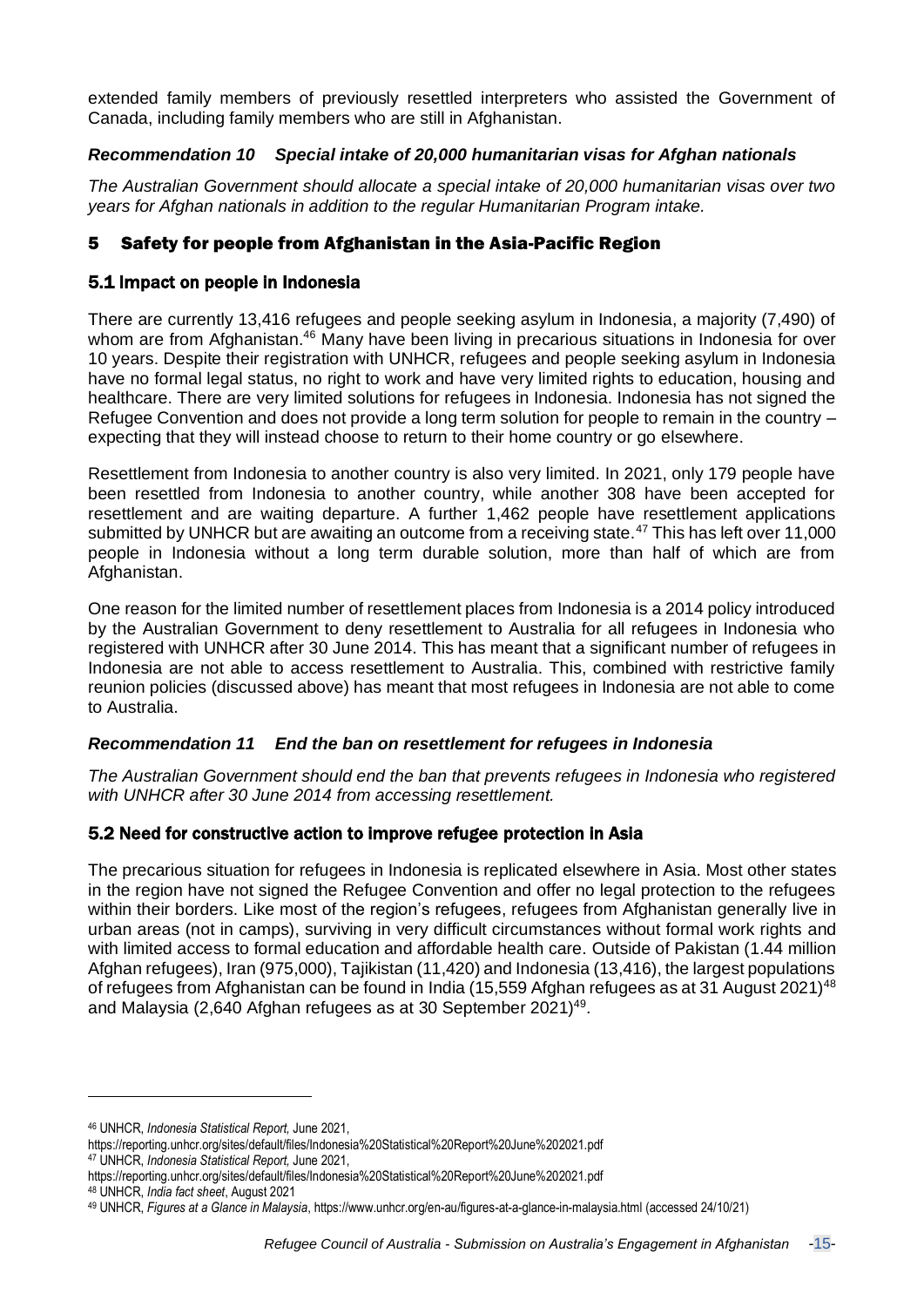While focusing on policies aimed at deterring people from seeking protection in Australia, the Australian Government has largely failed to acknowledge the serious gaps in the protection of people at high risk of persecution in Asia. In 2021, the situation has worsened considerably in both Afghanistan and Myanmar, the two nations in Asia which have produced the largest numbers of refugees over the past 25 years. Both nations are now firmly in the control of the two forces previously responsible for mass movements of refugees from their nations: the Tatmadaw in Myanmar and the Taliban in Afghanistan. Without constructive action to better address the needs of refugees in the nations where they first seek assistance, it is almost inevitable that onward movement of refugees will increase as the number of people fleeing Afghanistan and Myanmar also increases. Australian Government policy must move beyond deterrence alone and begin paying much closer attention to the unmet needs of Asia's growing numbers of refugees.

A more constructive and proactive Australian Government policy would focus on how Australia can encourage and support Asian states to implement incremental improvements in the protection and support for refugees within their borders. Through its 75-year engagement in refugee resettlement, Australia knows that host states have much to gain if refugees are given legal protection and the opportunity to contribute more effectively to their host community. Some small steps have been taken which could be further encouraged or built on – such as Indonesia's interest in a legal framework for refugee registration, Thailand's exploration of a national screening mechanism for people seeking asylum, Pakistan's Proof of Registration card for refugees and discussions about alternatives to detention in a number of countries.

For many years, RCOA has been arguing for a whole-of-government approach to Australia's regional engagement on refugee protection, bringing together the Government's work in diplomacy, international development and refugee resettlement to offer constructive support to host states and communities. This could be done in partnership with other resettlement states, particularly the United States, Canada, New Zealand, the United Kingdom and the European Union.

## *Recommendation 12 Work towards an integrated response to displacement in Asia*

*The Australian Government should convene a forum with NGOs, refugee-led organisations, peak bodies, intergovernmental bodies and other relevant stakeholders to advance the development of an integrated and strategic response to displacement in Asia, including consideration of the roles of international development assistance, diplomacy, capacity-building and the strategic use of resettlement.*

## *Recommendation 13 Work with resettlement states to maximise collective impact*

*The Australian Government should work with UNHCR to bring states involved in refugee resettlement together to explore how they can work to maximise their collective impact in Asia, using the support offered through resettlement to encourage host states to improve the protection of refugees within their borders.*

## 5.3 Impact of Australia's offshore processing policy on people from Afghanistan

In the past 20 years, both major Australian parties have instituted, abolished and reinstituted offshore processing and detention policies.

## *First 'Pacific Solution'*

In response to the rising number of boat arrivals in 2001 and in the aftermath of Tampa incident, the Howard Government introduced the so-called 'Pacific Solution' whereby people seeking asylum who arrived in Australia by sea would be transferred to offshore processing facilities in Nauru and Manus Island in Papua New Guinea (PNG). The processing facility on Nauru was established on 19 September 2001. On 21 October 2001, the facility on Manus Island in PNG opened. The majority of people who were transferred to these locations were transferred in 2001 and 2002. By February 2008, when the Rudd Government dismantled the 'Pacific Solution', 1,637 people had been held in those countries (22 of them babies who were born there). Almost half of this group (786 people to be precise) were from Afghanistan. They included men, women and children (many of them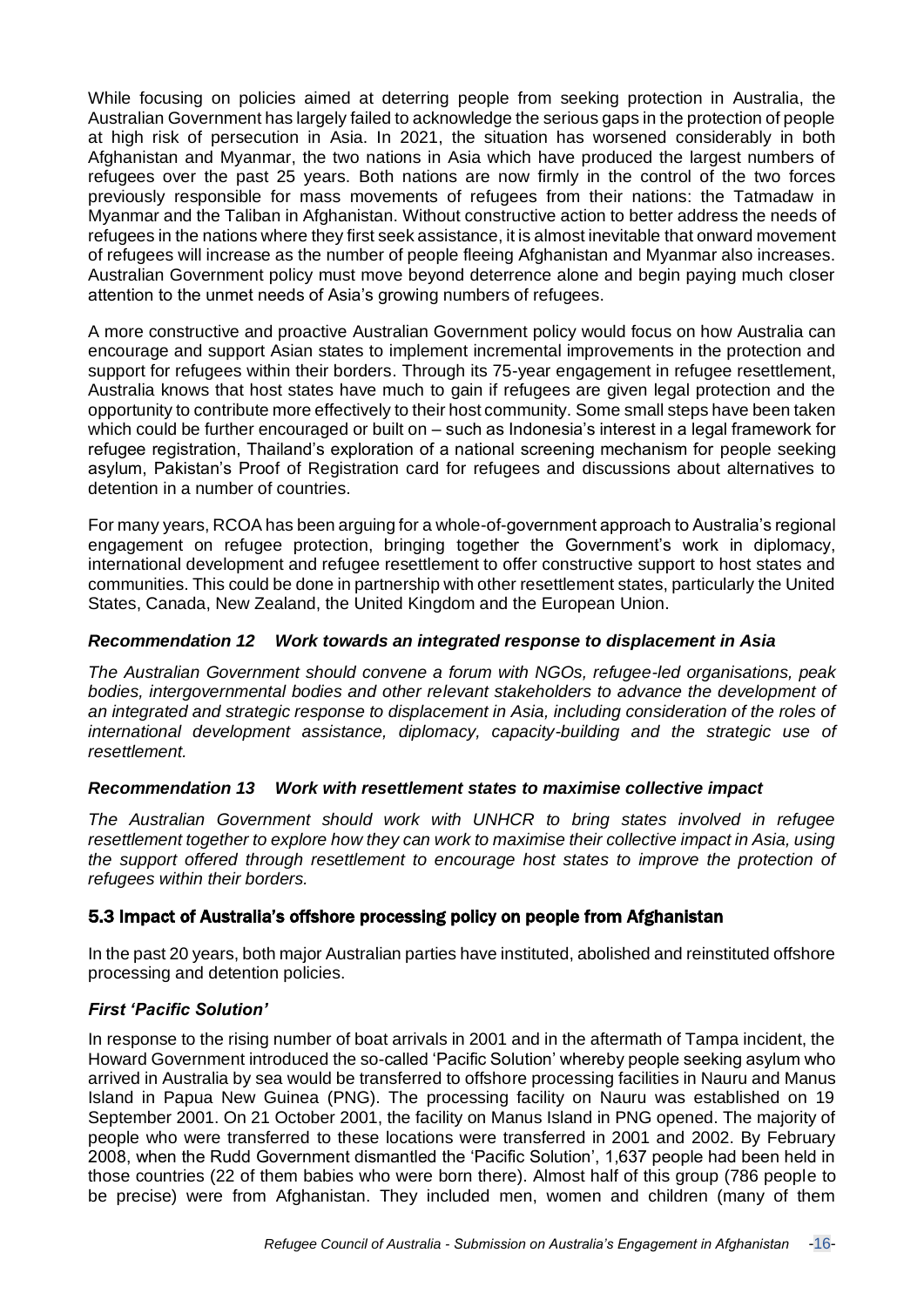unaccompanied).<sup>50</sup> At the same time that Australia was engaged in ongoing military intervention in Afghanistan, we were detaining hundreds of refugees who were fleeing the conflict and persecution from the Taliban.

While for those who were found to be refugees, resettlement in Australia was not guaranteed, it was possible. In this period, of the 1,153 people who were resettled, 705 came to Australia.<sup>51</sup>

## *Current offshore processing policy*

After abolishing the 'Pacific Solution' in early 2008, the Labor Government reinstated it in August 2012. People started to be transferred to Nauru on 14 September 2012 and to Manus Island on 21 November 2012.<sup>52</sup> A year later and on 19 July 2013, the newly re-appointed Prime Minister Rudd changed the offshore policy dramatically, asserting that no one who arrived in Australia by boat and transferred offshore could ever resettle in Australia, even if they were found to be refugees. Around 1,000 people seeking asylum who were already on those islands at the time of the announcement were transferred back to Australia to create capacity for those who arrived after 19 July 2013.

In total, 3,127 people were transferred to Nauru and Manus Island since 19 July 2013. A total of 229 people from Afghanistan were part of this group; 91 of them were sent to Nauru and 138 to Manus Island.<sup>53</sup> They again included men, women, children and unaccompanied minors.<sup>54</sup>

Over years, the population held on Nauru and Manus Island reduced. About a third (1,012 as of 31 July 2021) resettled in third countries, primarily in the United States of America,<sup>55</sup> 767 people returned to countries of origin either voluntarily or involuntarily,<sup>56</sup>14 died, 231 people still remain offshore,<sup>57</sup> and the rest are in Australia for medical treatment. In a recent response to a Senate estimates question, the Department of Home Affairs revealed that as of 30 April 2021, 22 Afghan refugees remained in PNG and 6 on Nauru.<sup>58</sup> Given this number only includes those with positive Refugee Status Determination (RSD), it may not reflect the whole population of people from Afghanistan offshore as some may still be in the RSD process or have had their protection claims rejected.

## *Impact of offshore processing policy*

Both iterations of offshore processing policy have inflicted immeasurable suffering on people, including hundreds of people from Afghanistan. They created significant physical and mental health issues, kept families apart and subjected people to years of uncertainty. Both iterations of Australia's offshore processing policy not only harmed those who were sent to Nauru and PNG, they have also

<sup>53</sup> Senator Kim Carr, Answer to Question on Notice AE17-170 (28 April 2017),

[subsite/files/population-and-number-of-people-resettled.pdf](https://www.homeaffairs.gov.au/about-us-subsite/files/population-and-number-of-people-resettled.pdf)

<sup>50</sup> Janet Phillips, The 'Pacific Solution' revisited: a statistical guide to the asylum seeker caseloads on Nauru and Manus Island (Parliamentary Library, 4 September 2012) [https://www.aph.gov.au/about\\_parliament/parliamentary\\_departments/parliamentary\\_library/pubs/bn/2012-](https://www.aph.gov.au/about_parliament/parliamentary_departments/parliamentary_library/pubs/bn/2012-2013/pacificsolution) [2013/pacificsolution](https://www.aph.gov.au/about_parliament/parliamentary_departments/parliamentary_library/pubs/bn/2012-2013/pacificsolution) *.*

<sup>51</sup> Sara Davies and Alex Reilly, 'FactCheck: were 70% of people sent to Nauru under the Pacific Solution resettled in Australia?' *The Conversation* (13 August 2013) <https://theconversation.com/factcheck-were-70-of-people-sent-to-nauru-under-the-pacific-solution-resettled-in-australia-16947> . 52 Elibritt Karlsen, Australia's offshore processing of asylum seekers in Nauru and PNG: a quick guide to statistics and resources (Parliamentary

Library, 19 December 2016)

[www.aph.gov.au/About\\_Parliament/Parliamentary\\_Departments/Parliamentary\\_Library/pubs/rp/rp1617/Quick\\_Guides/Offshore](http://www.aph.gov.au/About_Parliament/Parliamentary_Departments/Parliamentary_Library/pubs/rp/rp1617/Quick_Guides/Offshore) .

[https://www.aph.gov.au/~/media/Committees/legcon\\_ctte/estimates/add\\_1617/DIBP/QoNs/AE17-170.pdf.](https://www.aph.gov.au/~/media/Committees/legcon_ctte/estimates/add_1617/DIBP/QoNs/AE17-170.pdf)

<sup>54</sup> Australian Human Rights Commission in its 2014 National Inquiry into children in [immigration](https://humanrights.gov.au/our-work/asylum-seekers-and-refugees/publications/forgotten-children-national-inquiry-children) detention mentions that 27 unaccompanied minors were detained on Nauru, the majority of whom came from Afghanistan, Myanmar, Somalia and Iran and were aged between 15 to 17 years. <sup>55</sup> Department of Home Affairs, *Statistics of transitory persons in Nauru and PNG* (31 July 2021), [https://www.homeaffairs.gov.au/about-us-](https://www.homeaffairs.gov.au/about-us-subsite/files/population-and-number-of-people-resettled.pdf)

<sup>56</sup> Senator Stirling Griff, Answer to Question on Notice BE21-546 (16 July 2021),

[https://www.aph.gov.au/api/qon/downloadestimatesquestions/EstimatesQuestion-CommitteeId6-EstimatesRoundId11-PortfolioId20-](https://www.aph.gov.au/api/qon/downloadestimatesquestions/EstimatesQuestion-CommitteeId6-EstimatesRoundId11-PortfolioId20-QuestionNumber546) [QuestionNumber546](https://www.aph.gov.au/api/qon/downloadestimatesquestions/EstimatesQuestion-CommitteeId6-EstimatesRoundId11-PortfolioId20-QuestionNumber546)

<sup>57</sup> Department of Home Affairs, *Statistics of transitory persons in Nauru and PNG* (31 July 2021), [https://www.homeaffairs.gov.au/about-us](https://www.homeaffairs.gov.au/about-us-subsite/files/population-and-number-of-people-resettled.pdf)[subsite/files/population-and-number-of-people-resettled.pdf](https://www.homeaffairs.gov.au/about-us-subsite/files/population-and-number-of-people-resettled.pdf)

<sup>58</sup> Senator Nick McKim, Answer to Question on Notice BE21-430 (16 July 2021),

[https://www.aph.gov.au/api/qon/downloadestimatesquestions/EstimatesQuestion-CommitteeId6-EstimatesRoundId11-PortfolioId20-](https://www.aph.gov.au/api/qon/downloadestimatesquestions/EstimatesQuestion-CommitteeId6-EstimatesRoundId11-PortfolioId20-QuestionNumber430) [QuestionNumber430](https://www.aph.gov.au/api/qon/downloadestimatesquestions/EstimatesQuestion-CommitteeId6-EstimatesRoundId11-PortfolioId20-QuestionNumber430)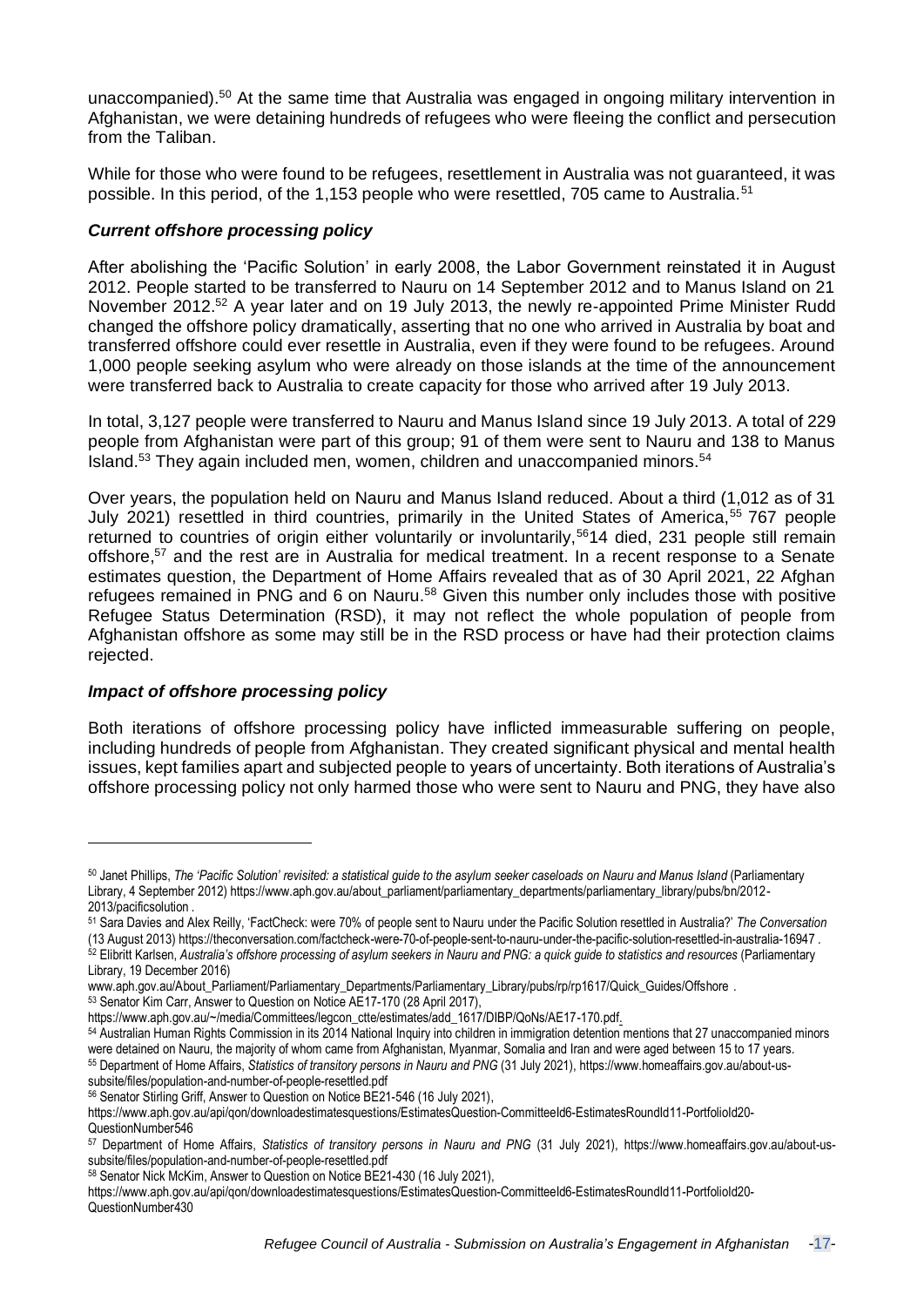hurt those family members who lived in precarious situations in countries of origin or transit as they took away any prospect of reunion, resettlement, and therefore safety.

Unlike the first 'Pacific Solution' when resettlement in Australia was at least possible, people subject to the current offshore processing can only resettle in a third country; therefore many are in their ninth year of waiting for a durable solution. The only option that has so far been brokered by the Australian Government, the resettlement in the United States of America, has faced a number of challenges that slowed it down significantly.

The change in the US administration shortly after the announcement of this resettlement deal meant significant shift in the political environment and priorities of the United States. The 2017 implementation of 'extreme vetting' of foreign nationals created extreme delays in the US resettlement process for people subject to offshore processing, including many Afghan refugees. The COVID-19 pandemic created further issues exacerbated by the fact that the impact of the pandemic was felt at different points in time in the United States, Australia and PNG, the three countries that usually needed to work together on this agreement.<sup>59</sup> Australia did not look beyond the United States for durable solutions and has so far ignored New Zealand Government's longstanding offer of annual resettlement of 150 refugees from offshore locations.

For many refugees and their families these delays were devastating. Many refugees subject to offshore processing took the treacherous sea journey to Australia alone, leaving their families behind in countries of origin or transit with the hope of reunion once they receive protection by Australia. Offshore processing policies meant such reunion could not happen until after refugees were able to resettle in a third country. Even then, they needed to wait a period of time to be able to apply for their family members, meaning that families were waiting at least seven or eight years to be given protection. Many children became ineligible for family reunion in this period as they 'aged out' and many relationships broke down.

We argue that had these refugees, many of them from Afghanistan, been able to find protection in Australia when they sought asylum, they would have been able to bring their families to safety much sooner and fewer children had to grow up in countries where their basic rights, like the right to education, were denied. Not everyone can wait for years for politicians to broker 'solutions' to policyborne impasses. For those living in countries like Afghanistan where political situation can change in a matter of a few months, such unnecessary delays can mean loss of talent, opportunity, and life.

The story of an Afghan refugee who worked with coalition forces in Afghanistan, and was transferred to PNG when he sought protection from Australia, is an example of the impact of offshore processing on the lives of family members who remain in danger. The man who had already lost many family members to the Taliban, was evacuated to Australia for medical treatment in 2019 and has been held in closed detention ever since. As the Taliban intensified their offensive in Afghanistan and worried for his family's safety, he applied in vain for emergency visas for his wife and four children. The media reports show desperate attempts of a father to save his family. He repeatedly asked the Australian Government to return him to PNG where he is not confined in a detention and can approach the US embassy and seek assistance for the evacuation of his family. He then pleaded to be returned to Afghanistan so he could help his family there. Recently, he took the Government to court, seeking to be released from detention, so he can work towards the departure of his family without the significant complications that being detained in a detention centre entails.<sup>60</sup>

Australia has shown incredible cruelty to the Afghan refugees subject to offshore processing – the very people the Australia went to Afghanistan to protect. In 2018, it took a sustained campaign from medical professionals, medical peak bodies, media and members of the public for the Government

<sup>59</sup> Nauru has so far managed to avoid a COVID-19 outbreak.

<sup>60</sup> Ben Doherty, 'Afghan refugee sues Australian government, saying detention prevents him saving his family from Taliban' *The Guardian* (21 August 2021) [https://www.theguardian.com/australia-news/2021/jul/22/afghan-refugee-sues-australian-government-saying-detention-prevents-him](https://www.theguardian.com/australia-news/2021/jul/22/afghan-refugee-sues-australian-government-saying-detention-prevents-him-saving-his-family-from-taliban)[saving-his-family-from-taliban](https://www.theguardian.com/australia-news/2021/jul/22/afghan-refugee-sues-australian-government-saying-detention-prevents-him-saving-his-family-from-taliban) ; Zoe Osborne, 'Afghan refugee in Australia pleads to return and rescue family' *Aljazeera* (31 August 2021) <https://www.aljazeera.com/news/2021/8/31/afghan-refugee-in-australia-pleads-to-return-and-rescue-family>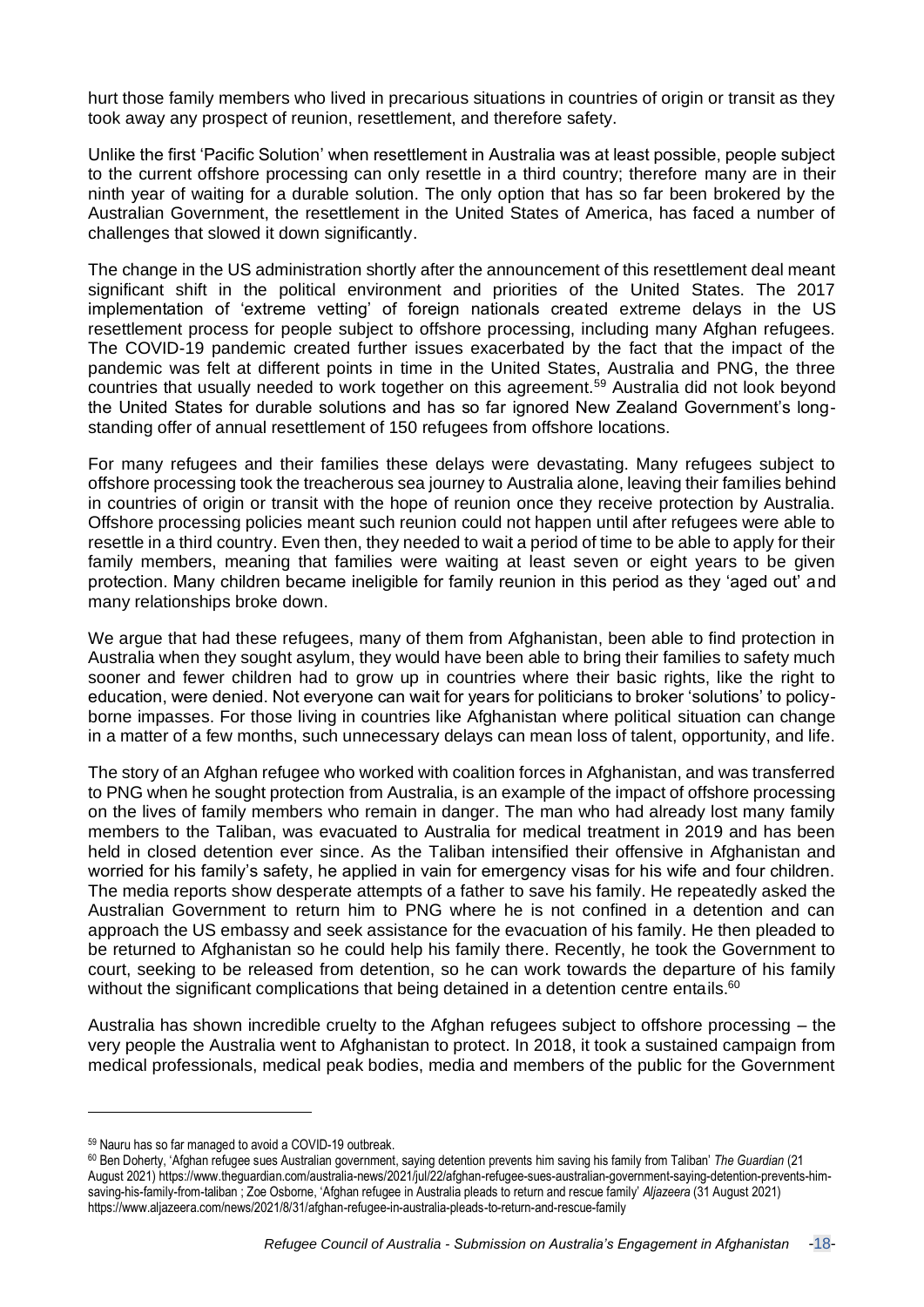to bring a 63-old Hazara man with terminal cancer from Nauru to Australia for palliative care. The Australian Government for a long period told him that he could only be transferred to Taiwan to die, an option that he rejected as he did not know anyone there and was concerned about lack of translators and arrangement for an Islamic funeral.<sup>61</sup>

We have written extensively about the impacts of current offshore processing policy on people, including in our 2018 reports on Nauru<sup>62</sup> and PNG.<sup>63</sup> We have raised concerns about the physical and mental health issues created by years of incarceration and uncertainty. We also highlighted the insufficient support provided to people offshore including inadequate medical care. These issues also affected people's capacity to make informed decisions about the future of themselves and their families. They became withdrawn, lost any motivation to think about future and lost trust in the authorities and the 'solutions' they were putting forward (which was mainly resettlement in the United States or remaining in PNG and Nauru).

In November 2019, RCOA undertook a trip to Port Moresby, PNG. While there, we spoke to a number of Afghan men who all had families back in Afghanistan or in Pakistan or Iran. One Hazara man told us about his ongoing concern for his family in Afghanistan, including his young children who at that time had just witnesses a suicide bombing in a mosque close to their home. Another man told us of his family's fears about resettling in the United States which they believed was experiencing a rise in anti-Muslim sentiment. Some of the Afghan men we encountered were withdrawn and did not wish to engage. The non-governmental organisations who were supporting the refugees in PNG told us that they have struggled most to engage with Hazara men as they are one of the most isolated groups who barely leave their living areas. One described them as being 'numb because of the worry for their families and the deteriorating situation in Afghanistan'.

The fact that the majority of people from Afghanistan on Nauru and Manus Island have been from the persecuted Hazara minority, is another point that supports the urgent need of this group for protection and resettlement instead of effectively being left behind by the Australian Government and at the mercy of other countries' bureaucracy.

## *Returns from offshore processing*

When analysing the impact of offshore processing, it is vital to include those who returned to home countries and ask: How many returned? Was their return voluntary? Have they been returned to unsafe places?

We know that, of those who have been transferred offshore since 19 July 2013, 767 people returned to home countries, 20 of whom involuntarily.<sup>64</sup> A further 167 people who were transferred offshore between 13 August 2012 and 19 July 2013 also returned or were removed to countries of origin.<sup>65</sup> However, there is no comprehensive breakdown of nationalities available for this round of offshore processing that can show how many of these people were from Afghanistan.

We know, however, that in the first iteration of offshore processing, 420 people from Afghanistan (half of the Afghan population offshore) returned home – to a country still at war and under threat of persecution from the Taliban.<sup>66</sup> The figures from International Organization for Migration showed that

<sup>61</sup> Ben Doherty, 'Dying refugee moved from Nauru to Australia after intense campaign' *The Guardian* (23 June 2018)

<https://www.theguardian.com/australia-news/2018/jun/23/dying-refugee-moved-from-nauru-to-australia-after-intense-campaign>

<sup>62</sup> See [https://www.refugeecouncil.org.au/wp-content/uploads/2018/12/Nauru\\_Manmade\\_Crisis.pdf](https://www.refugeecouncil.org.au/wp-content/uploads/2018/12/Nauru_Manmade_Crisis.pdf)

<sup>63</sup> See https://www.refugeecouncil.org.au/wp-content/uploads/2018/12/Until\_When\_AIA\_RCOA\_FINAL.pdf

<sup>64</sup> Senator Stirling Griff, Answer to Question on Notice BE21-546 (16 July 2021),

[https://www.aph.gov.au/api/qon/downloadestimatesquestions/EstimatesQuestion-CommitteeId6-EstimatesRoundId11-PortfolioId20-](https://www.aph.gov.au/api/qon/downloadestimatesquestions/EstimatesQuestion-CommitteeId6-EstimatesRoundId11-PortfolioId20-QuestionNumber546) [QuestionNumber546](https://www.aph.gov.au/api/qon/downloadestimatesquestions/EstimatesQuestion-CommitteeId6-EstimatesRoundId11-PortfolioId20-QuestionNumber546)

<sup>65</sup> Senator Stirling Griff, Answer to Question on Notice BE21-545 (16 July 2021),

https://www.aph.gov.au/api/qon/downloadestimatesquestions/EstimatesQuestion-CommitteeId6-EstimatesRoundId11-PortfolioId20-

QuestionNumber545

<sup>66</sup> Edmund Rice Centre for Justice and Community Education (September 2006), *Deported to Danger II: The Continuing Study of Australia's Treatment of Rejected Asylum Seekers*, p.58.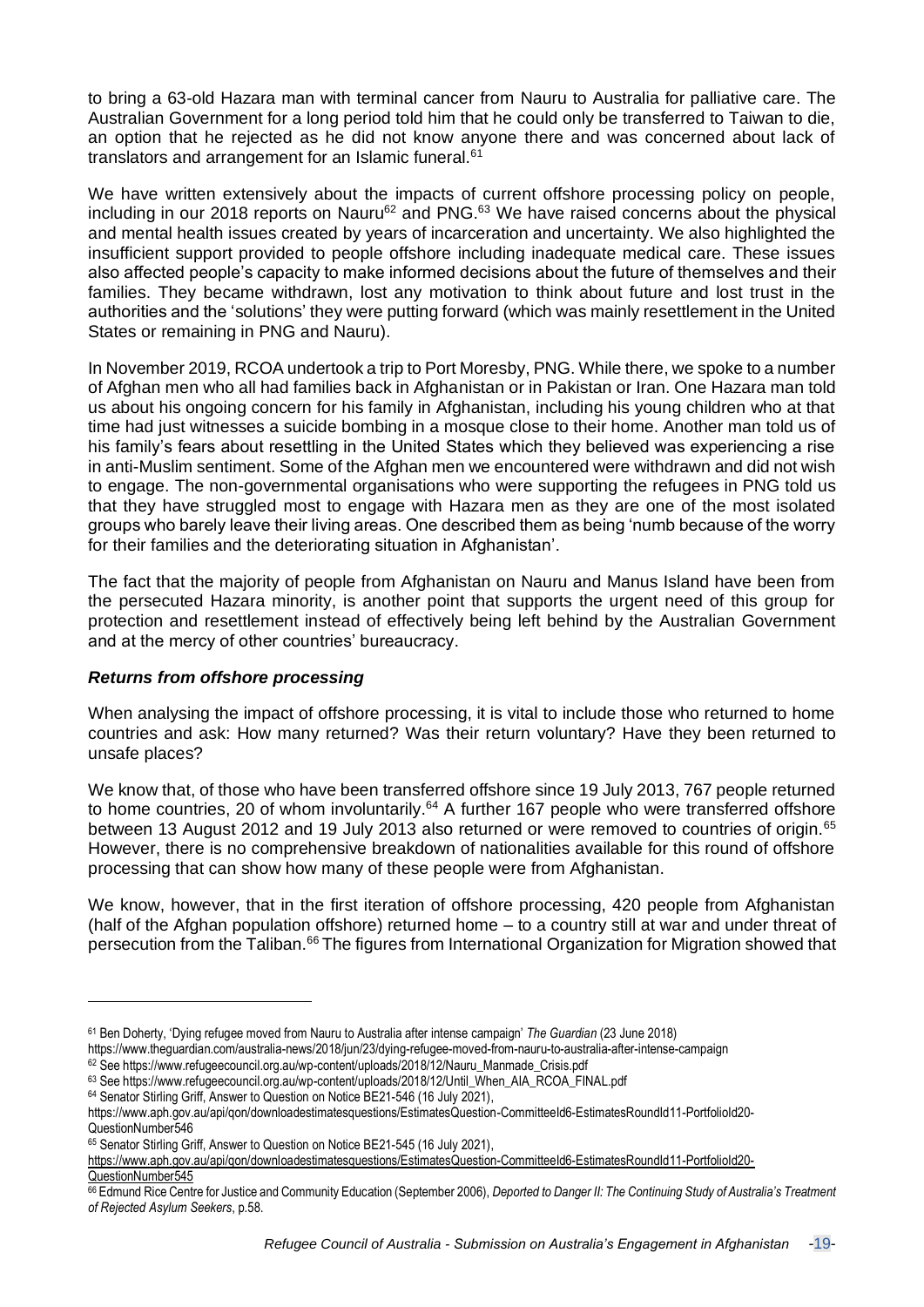the same trend applied to children, as half of the Afghan unaccompanied minors sent to Nauru under the first 'Pacific Solution' returned to Afghanistan. Nine were still under the age of 18 when they left.<sup>67</sup>

We do not know what has happened to people who returned to countries of origin from Australia's offshore processing facilities since 13 August 2012. However, comprehensive research undertaken by Edmund Rice Centre for Justice and Community Education (ERC) sheds light on the fate of those who returned during the first 'Pacific Solution'. The outcome of that research is highly relevant to this inquiry as it covers a period that this inquiry examines and focuses heavily on what happened to people who returned to Afghanistan.

The ERC researchers interviewed 40 people (4 of them from Afghanistan who had returned from Nauru) between 2003 and 2004. In 2006, they travelled again to several countries, including Afghanistan and Iran, and interviewed 41 people, 36 for the first time and 5 for the second time. 90% of people interviewed in 2006 were Afghan and all but one had fled Afghanistan and were living illegally in Iran or Pakistan.

The ERC concluded that the Australian Government returned people to danger. People were living in dangerous conditions, some were arrested upon arrival, many were in hiding or were in other (unsafe) countries after subsequently fleeing the first point of deportation. The documents issued by Australian authorities further put people in danger. Some of the paperwork was confiscated on arrival or had short expiry rendering people without identification. Some were declared to be false and of no use.<sup>68</sup>

More specifically in relation to Afghanistan, both ERC reports find it a country of high-risk for people being deported. One report noted that "in removals to Afghanistan, little account seems to have been taken of continuing Taliban presence, the power of the war-lords and the revival of the opium trade".<sup>69</sup> Many Afghans, particularly the minority Hazara group, reported that they had clearly warned the Australian authorities that they were fearful of being killed. And some indeed died after return. The ERC reports on two well-confirmed cases of Hazara men who were killed after their return from Nauru. Additionally, it was highly likely that seven other men were killed upon return to Afghanistan.

Further to that, there are family members who died in circumstances related to the deportation of their family head; for example, after they returned from third (unsafe) countries to join the head of the family who had been deported or to await his return believing (often according to the advice of the Australian Government) that Kabul is safe to return to and live in. Those deaths often happened as a result of bombings that at times have been targeted as the local militia reportedly targeted Afghans who returned to Afghanistan after trying to seek protection in other countries.<sup>70</sup>

All these accounts confirm the central argument that almost none of the returns to Afghanistan were truly 'voluntary', despite what the Australian Government argued. The ERC report contains numerous testimonies of Afghan men who felt like they had been deceived as the authorities told them Kabul was safe and they would get help with work opportunities, accommodation and reintegration assistance (none of which materialised). People also reported that they were threatened with forced repatriation and harsher conditions and spoke about the unbearable situations on Nauru that left them no option but to return and flee again:

<sup>67</sup> 'Most 'Pacific Solution' kids sent back' *The Age* (7 June 2006) [https://www.theage.com.au/national/most-pacific-solution-kids-sent-back-20060607](https://www.theage.com.au/national/most-pacific-solution-kids-sent-back-20060607-gdnp6j.html) [gdnp6j.html](https://www.theage.com.au/national/most-pacific-solution-kids-sent-back-20060607-gdnp6j.html)

<sup>68</sup> Edmund Rice Centre for Justice and Community Education (September 2004), *Deported to Danger: A Study of Australia's Treatment of 40 Rejected Asylum Seekers*, p.2.

<sup>69</sup> Ibid, p.31

<sup>70</sup> Edmund Rice Centre for Justice and Community Education (September 2006), *Deported to Danger II: The Continuing Study of Australia's Treatment of Rejected Asylum Seekers*, pp.41-42.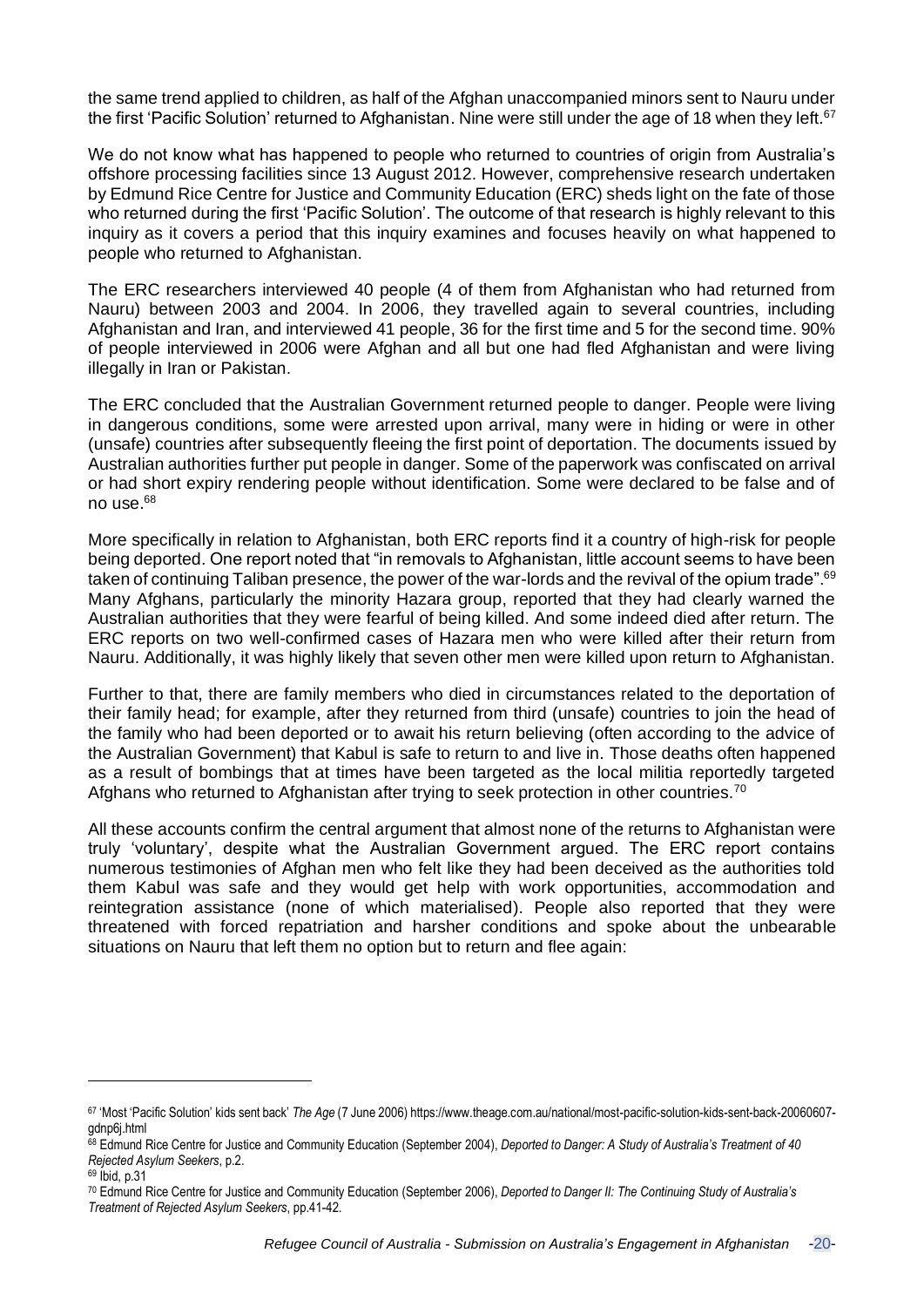*Australia secured the return of more than half the Afghan asylum seekers on Nauru by a mixture of inducements and threats. The inducements were a financial payment and offers of help, which the respondents told us, were not honoured.... The threats placed people in a fearful dilemma. Typical of the accounts of threats is the following: "We were forced to leave. Threats were made about being sent to other camps, of not communicating with family if we did not leave"…"We were forced to leave. A man from DIMIA [the acronym for the Department of Immigration at that time] told us they would drop us in a camp where we would not be free for many years. He told us you will be in prison. He showed us photos of this other camp. He said we would never see our families again. 71*

The fact that all remaining Afghans offshore received protection of some kind (either as refugees or through complementary protection), often after the re-assessment of their claims, is another indicator that those who left earlier were equally in need of protection if they had access to fair and proper assessment.<sup>72</sup> Similarly in relation to unaccompanied minors, the fact that half of them returned to Afghanistan, while none of the unaccompanied Afghan minors whose claims were assessed in Australia returned shows the flaws in the refugee status determination process that those offshore were subject to. At the time serious doubt were raised as to whether the children seeking asylum on Nauru had access to proper legal advice and support network.<sup>73</sup>

We end this section with these two case studies presented in the ERC reports as they perfectly illustrate the points made in this section of the submission:

Case study: Rajab was promised support and was left destitute and alone, unable to find his family

Rajab is an Afghan man who was rescued at sea by the Norwegian ship *Tampa* and was taken to Nauru. He described Nauru as a place where there was rampant depression, isolation and uncertainty and there was no proper legal or translation support. He was being pressured to leave and finally the death of a young friend in the detention centre convinced him and others to leave Nauru because "one day we all will die here like him … I had lost the hope of life. So I thought better to die in my own country than here". In Nauru, he was assured that upon return to Kabul he would receive support until he could move elsewhere. Once there, he and others were left with no support, little money and clothing appropriate for the heat of Nauru while it was snowing in Kabul. He then went into hiding and promptly left Afghanistan.

Rajab's family had already escaped Afghanistan. He spent a year searching for them in vain in Pakistan and Iran. He returned to Afghanistan once and learned that his family's assets had been seized. After an assassination attempt against him, he fled again to a neighbouring country. When he spoke to the ERC researchers in 2004, he had not been able to find his family and was still in hiding.

The ERC interviewed Rajab again in 2006. He was depressed, still in hiding in Pakistan, had no money to continue looking for his family, was fearful about his security as his illegal status had subjected him to police harassment, and felt extremely lonely as he had no news of any family members since 2001. He said "After deportation, life became the worst. I have lost money and family, each and everything. Nothing is left; I am as I was when rescued in Ship Tampa, having nothing in hand...After coming towards Australia in search of shelter I lost my family and my previous life".<sup>74</sup>

<sup>71</sup> Ibid, p.57.

<sup>72</sup> Ibid, p.58.

<sup>73</sup> 'Most 'Pacific Solution' kids sent back' *The Age* (7 June 2006) [https://www.theage.com.au/national/most-pacific-solution-kids-sent-back-](https://www.theage.com.au/national/most-pacific-solution-kids-sent-back-20060607-gdnp6j.html)[20060607-gdnp6j.html](https://www.theage.com.au/national/most-pacific-solution-kids-sent-back-20060607-gdnp6j.html)

<sup>74</sup> Edmund Rice Centre for Justice and Community Education (September 2004), *Deported to Danger: A Study of Australia's Treatment of 40 Rejected Asylum Seekers*, pp.4-5 and Edmund Rice Centre for Justice and Community Education (September 2006), *Deported to Danger II: The Continuing Study of Australia's Treatment of Rejected Asylum Seekers*, pp.14-17.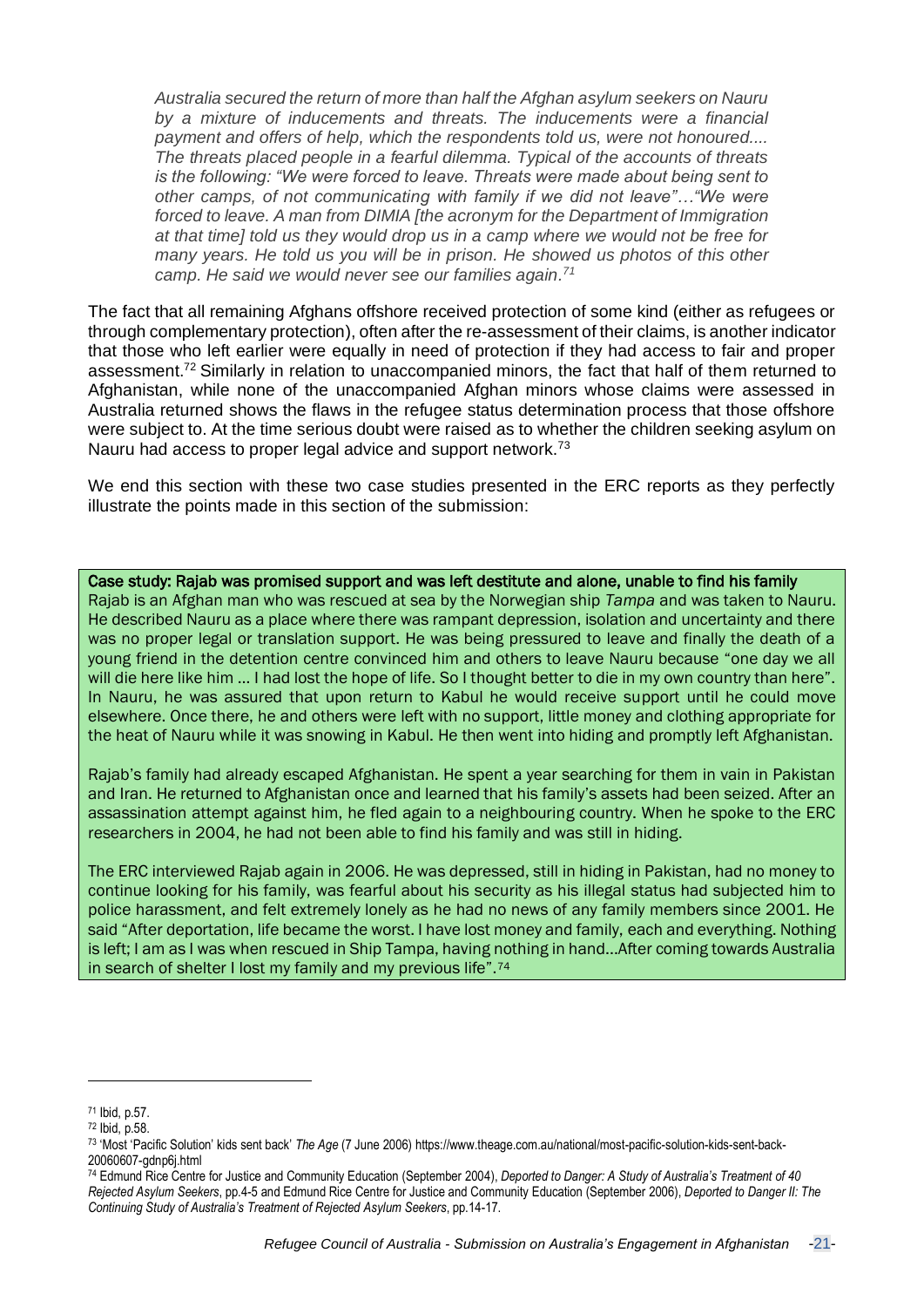Case study: Australia told Gholam that he was safe and then his children died in a targeted bombing Gholam made his way to Australia in 2001 and was detained on Christmas Island. He was accepted as a refugee. However, after the Tampa incident, he was transferred to Nauru where he had no access to a lawyer and his positive determination was withdrawn.

Gholam argued strongly against his deportation explaining that he and his family would be killed. He was told that Afghanistan was safe and was promised support by the Australian Government to get a job in a factory in Kabul. He eventually believed the Australian authorities and thought the situation may have changed. He called his family who had fled to Iran and asked them to meet him in Kabul.

Upon return to Kabul, none of the promises were fulfilled. Four months after his return, his house was intentionally bombed and he lost his nine-year old daughter. His mother, wife, and his six-year old daughter were seriously injured. His six-year old daughter died 1½ months later. Gholam wrote to the Australian High Commission in Islamabad, telling them of the death of his children as well as the death of other Afghans who were deported by Australia. He raised his strong fears for the safety of himself and the rest of his family. He was rejected again and was told he did not fit the criteria of a refugee.

When he spoke to the ERC researchers in 2006, he was in Pakistan but did not feel safe as the people who targeted them the first time knew their location. Gholam said "I told Australia what would happen if we returned to Afghanistan and it happened. House bombed. Children dead. Mother and wife badly hurt, mother to never recover. We asked for protection – it was given and then taken away. I thought Australia was a good humanitarian country. I thought if we could just get away from Afghanistan and to Australia we could be safe. My children could have a safe environment to grow up in. What has happened is the absolute opposite of what I had hoped would happen. Everything is lost now – I don't have any children any more".<sup>75</sup>

## *Recommendation 14 Immediately prioritise resettlement for people on Nauru and PNG*

*The Australian Government should resettle all people subject to offshore processing, including those from Afghanistan, and their immediate families to safe countries.*

## 6 People from Afghanistan seeking asylum in Australia

There are currently 384 people seeking asylum from Afghanistan who are awaiting an outcome of their refugee protection application.<sup>76</sup> In addition, there are 518 Afghan asylum seekers who have been refused a visa on appeal at the Immigration Assessment Authority. There are also people who are seeking legal review of their application in federal courts. Many of these refusals have been issued because, at the time, the Department of Home Affairs considered that certain places in Afghanistan (e.g. Kabul) were safe for people to return to, based on section 5J of the *Migration Act 1958.* These decisions were made before the fall of Afghanistan, and now are clearly incorrect. There is nowhere safe in Afghanistan, especially for minority groups, women, people who are LGBTIQ and human rights activists. As Professor William Maley notes:

<sup>75</sup> Edmund Rice Centre for Justice and Community Education (September 2006), *Deported to Danger II: The Continuing Study of Australia's Treatment of Rejected Asylum Seekers*, pp.24-26.

<sup>76</sup> Department of Home Affairs, Visa Statistics, https://www.homeaffairs.gov.au/research-and-statistics/statistics/visa-statistics/live/humanitarianprogram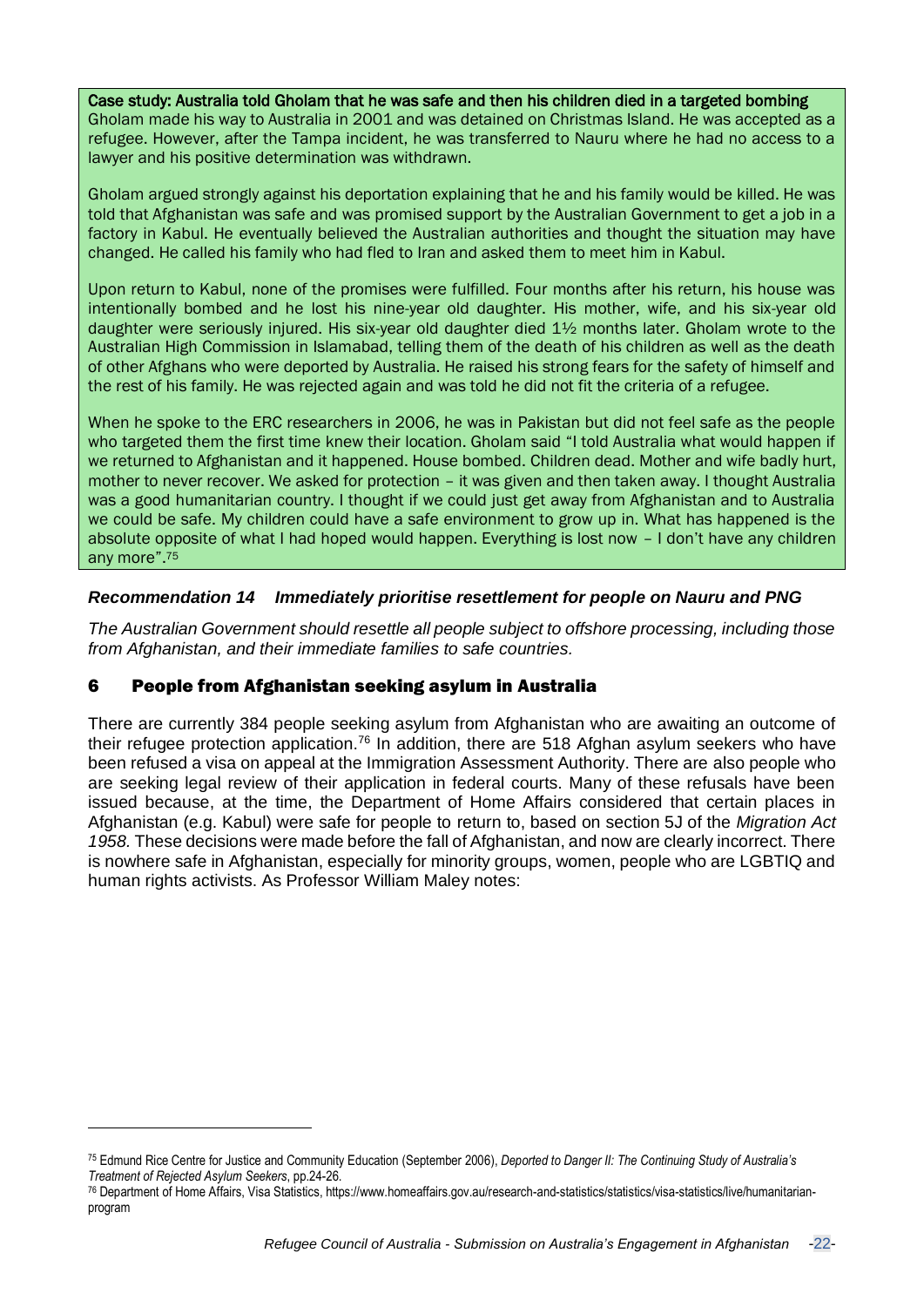*It would be naïve to think that groups such as the Taliban and ISIS would look at all kindly on people from Afghanistan who have lived for any length of time in Western countries… Afghans who have lived for years in Western countries such as Australia would likely be regarded with deep suspicion on that basis alone, and this would be especially dangerous for Shiite Hazaras.<sup>77</sup>*

As such, those seeking asylum, including those who are currently appealing their case in the IAA or federal courts, now have a much stronger claim for protection. These claims should be prioritised and assessed in light of the circumstances in Afghanistan now.

People seeking asylum face significant barriers to employment, income support, and healthcare. Their lives are on hold while they wait for an oncome of their application, which for many has taken over eight years. The continued delay in processing their claim for refugee protection has caused significant mental health concerns, as highlighted by the Australian Human Rights Commission.<sup>78</sup>

## *Recommendation 15 Prioritise and urgently assess asylum claims of people from Afghanistan*

*The Australian Government should urgently prioritise and assess the claims for asylum of people from Afghanistan. Those who have been refused a protection visa should have their claims automatically reviewed given the changed circumstances in Afghanistan.* 

## 7 People from Afghanistan in Australia's onshore immigration detention facilities

Australian law requires that anyone who is not an Australian citizen and does not have a valid visa is detained until they are granted a visa or removed from the country.<sup>79</sup> This includes people seeking asylum who enter Australia without a valid visa and those who have had their visas cancelled. The legal framework for immigration detention does not require consideration of necessity, reasonableness and proportionality, and there is no time limit for detaining a person under Australian law. There is no independent review or judicial review of the need to detain a person.

The latest available official detention statistics is from 31 August 2021.<sup>80</sup> As of that date, 1440 people (1393 men and 47 women) were detained across immigration detention network. 51 of them (all adult men) were from Afghanistan.

One of the issues of significant concern in relation to immigration detention in Australia is the increasing length of detention. In the past 14 months, the average length of detention has only risen and is now at a record high of 696 days. $81$  This is in stark contrast to countries like Canada, the United States and the United Kingdom. The average length of detention from April to September 2020 in Canada was 25 days<sup>82</sup> and the average length of detention in the United States from October 2020 to July 2021 was 61 days.<sup>83</sup> In the United Kingdom, in March 2021, 85% of all people in immigration detention had been there for under six months and 38% for fewer than 28 days.<sup>84</sup>

<sup>77</sup> Professor William Maley (October 2021), *On the Return of Hazaras to Afghanistan, <https://www.refugeecouncil.org.au/hazaras-opinion/>* <sup>78</sup> Australian Human Rights Commission (July 2019), *Lives on Hold: Refugee and Asylum Seekers in the 'Legacy Caseload',*

*<https://humanrights.gov.au/our-work/asylum-seekers-and-refugees/publications/lives-hold-refugees-and-asylum-seekers-legacy>* <sup>79</sup>*Migration Act 1958* (Cth), ss 189, 196 & 198.

<sup>80</sup> Department of Home Affairs, *Immigration Detention and Community Statistics Summary* (31 August 2021),

<https://www.homeaffairs.gov.au/research-and-stats/files/immigration-detention-statistics-31-august-2021.pdf>

 $81$  Ibid.

<sup>82</sup> Canada Border Services Agency, Quarterly detention statistics: First and second quarter (Q1-Q2), fiscal year 2020 to 2021, [https://www.cbsa](https://www.cbsa-asfc.gc.ca/security-securite/detent/qstat-2020-2021-eng.html)[asfc.gc.ca/security-securite/detent/qstat-2020-2021-eng.html](https://www.cbsa-asfc.gc.ca/security-securite/detent/qstat-2020-2021-eng.html)

<sup>83</sup> US Immigration and Customs Enforcement, ICE Detention Data, FY21 YTD, downloaded from: [https://www.ice.gov/detain/detention](https://www.ice.gov/detain/detention-management)[management](https://www.ice.gov/detain/detention-management)

<sup>84</sup> UK Home Office, *Immigration statistics data tables, year ending March 2021*, [https://www.gov.uk/government/statistical-data-sets/immigration](https://www.gov.uk/government/statistical-data-sets/immigration-statistics-data-tables-year-ending-march-2021#detention)[statistics-data-tables-year-ending-march-2021#detention](https://www.gov.uk/government/statistical-data-sets/immigration-statistics-data-tables-year-ending-march-2021#detention)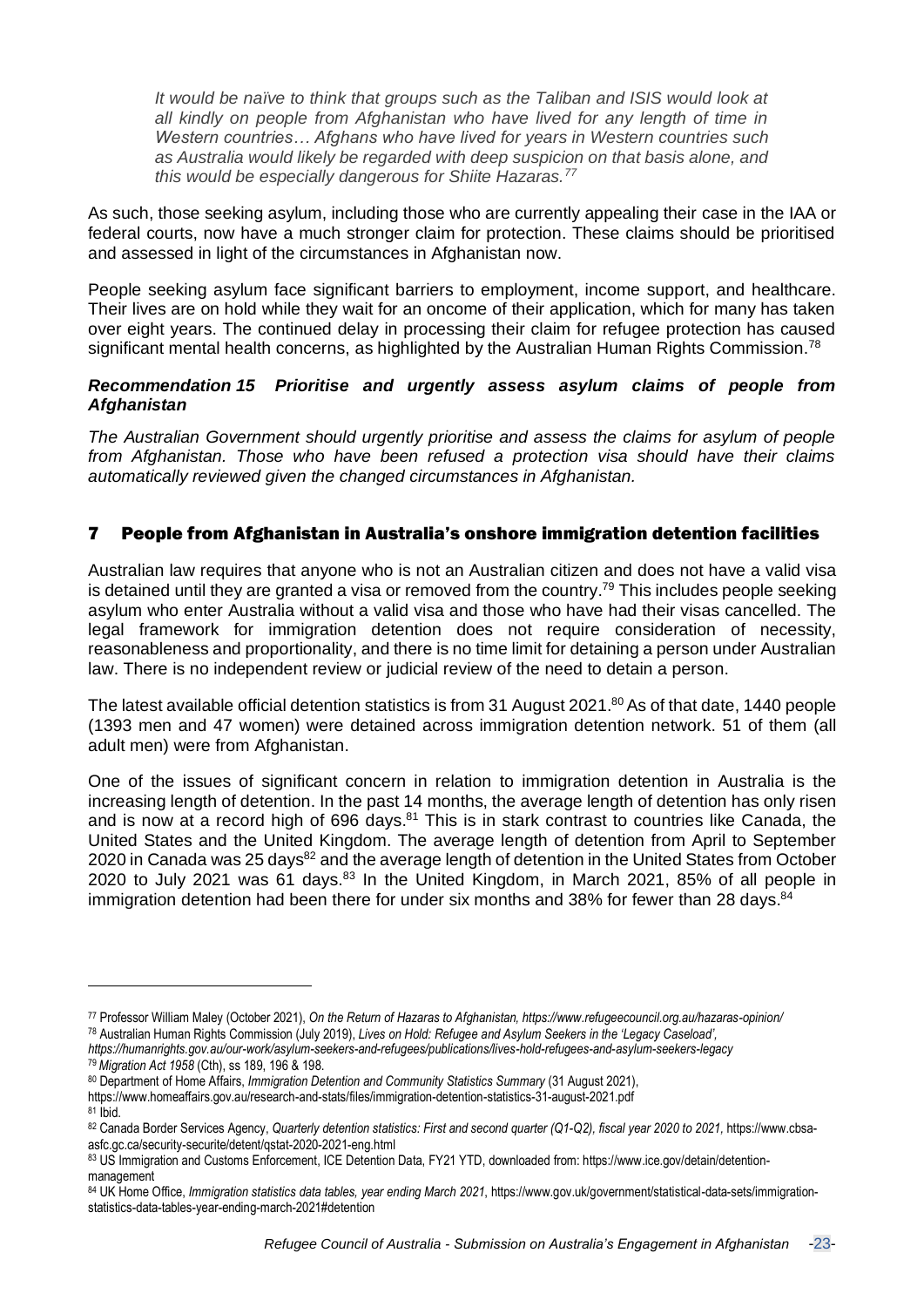The record average length of detention means the percentage of people who have been detained for over two years has increased. As of August 2021, 35% of people had been detained more than two years and the length of detention for almost a quarter of that group was recorded as 'greater than 1825 days [5 years]<sup>'.85</sup> We know there are people in Australia's detention network that have been detained for over 10 years, with the longest detention being around 13 to 14 years.<sup>86</sup> While there is no breakdown of nationality for people who face very long detention, RCOA is aware that this group includes people from Afghanistan.

There are various reasons for experiencing long-term detention. Some people might have received a negative outcome to their protection visa application and are on 'removal pathway', some may have had their visas cancelled and some may have been refused a visa. It is of significant concern that there are people who have been refused a visa because of offences committed in detention centres such as participation in protests. In order for a person's visa to be cancelled, they need to have been sentenced to 12 months or more imprisonment. However, because of the character requirement under the *Migration Act 1958,* people can be barred from ever getting a visa for far less serious offences that might not even warrant any period of imprisonment. The consequence, however, can be a life sentence inside an immigration detention facility because they can never be granted a visa to leave.

There is an abundance of evidence that indefinite detention severely and negatively impacts the physical and mental health of adults and children in detention.<sup>87</sup> Those who have been detained for over five years have also seen significant changes in the operation of detention facilities since the establishment of Australian Border Force in 2015. The detention environment has become more securitised and the conditions of detention become more restrictive and prison-like. People are frequently handcuffed, the detention facilities are more crowded, and there is no privacy and respite for people who may need it.<sup>88</sup> The threat of COVID-19 outbreak and added restrictions to manage such risk have added to day-to-day challenges.<sup>89</sup> There are increasing concerns about the disproportionate use of force, healthcare provision is substandard and people are frequently moved within the detention network away from their support network.<sup>90</sup>

In August 2021 and in response to the rapidly deteriorating situation in Afghanistan, the Minister for Immigration made a commitment that no Afghan visa holders would be asked to return to Afghanistan while 'the security situation remains dire'.<sup>91</sup> While people from Afghanistan who are in detention are not visa holders, they would face the same dangerous situation as visa holders if they are sent back. It is reasonable to assume that the security situation in Afghanistan is not going to improve anytime soon. Therefore, the detention of those people from Afghanistan who are on the removal pathway is no longer justified. The situation in the country of origin has changed so much

<sup>85</sup> Department of Home Affairs, *Immigration Detention and Community Statistics Summary* (31 August 2021), <https://www.homeaffairs.gov.au/research-and-stats/files/immigration-detention-statistics-31-august-2021.pdf>

<sup>86</sup> Senator Nick McKim, Answer to Question on Notice BE21-391 (16 July 2021).

[https://www.aph.gov.au/api/qon/downloadestimatesquestions/EstimatesQuestion-CommitteeId6-EstimatesRoundId11-PortfolioId20-](https://www.aph.gov.au/api/qon/downloadestimatesquestions/EstimatesQuestion-CommitteeId6-EstimatesRoundId11-PortfolioId20-QuestionNumber391) [QuestionNumber391](https://www.aph.gov.au/api/qon/downloadestimatesquestions/EstimatesQuestion-CommitteeId6-EstimatesRoundId11-PortfolioId20-QuestionNumber391)

<sup>87</sup> See for example: Zachary Steel, Derrick Silove, Robert Brooks, Shakeh Momartin, Bushra Alzuhairi, and Ina Suslijk, 'impact of immigration detention and temporary protection on the mental health of refugees' (2006) 188(1) *The British Journal of Psychiatry* 58-64;Louise K. Newman, Michael Dudley, Zachary Steel, 'Asylum, Detention, Mental Health in Australia' (2008) 27(3) *Refugee Survey Quarterly* 110-127; Guy J. Coffey, Ida Kaplan, Robyn C. Sampson, Maria Montagna Tucci, 'The meaning and mental health consequences of long-term immigration detention for people seeking asylum' (2010) 70(12) *Social Science & Medicine* 2070-2079.

<sup>88</sup> Australian Human Rights Commission (2020), Inspection of Australia's immigration detention facilities 2019 report,

<https://humanrights.gov.au/our-work/asylum-seekers-and-refugees/publications/inspections-australias-immigration-detention>

<sup>89</sup> Australian Human Rights Commission (2021), *Management of COVID-19 risks in immigration detention,* [https://humanrights.gov.au/our](https://humanrights.gov.au/our-work/asylum-seekers-and-refugees/publications/management-covid-19-risks-immigration-detention)[work/asylum-seekers-and-refugees/publications/management-covid-19-risks-immigration-detention.](https://humanrights.gov.au/our-work/asylum-seekers-and-refugees/publications/management-covid-19-risks-immigration-detention)

<sup>90</sup> See: Australian Human Rights Commission (2019), *Risk management in immigration detention,* [https://humanrights.gov.au/our-work/asylum](https://humanrights.gov.au/our-work/asylum-seekers-and-refugees/publications/risk-management-immigration-detention2019)[seekers-and-refugees/publications/risk-management-immigration-detention2019](https://humanrights.gov.au/our-work/asylum-seekers-and-refugees/publications/risk-management-immigration-detention2019) and Australian Human Rights Commission (2019), *Use of force in immigration detention*, <https://humanrights.gov.au/our-work/asylum-seekers-and-refugees/publications/use-force-immigration-detention> 91 The Hon Alex Hawke MP, Afghanistan statement (17 August 2021), [https://minister.homeaffairs.gov.au/AlexHawke/Pages/afghanistan](https://minister.homeaffairs.gov.au/AlexHawke/Pages/afghanistan-statement.aspx)[statement.aspx](https://minister.homeaffairs.gov.au/AlexHawke/Pages/afghanistan-statement.aspx)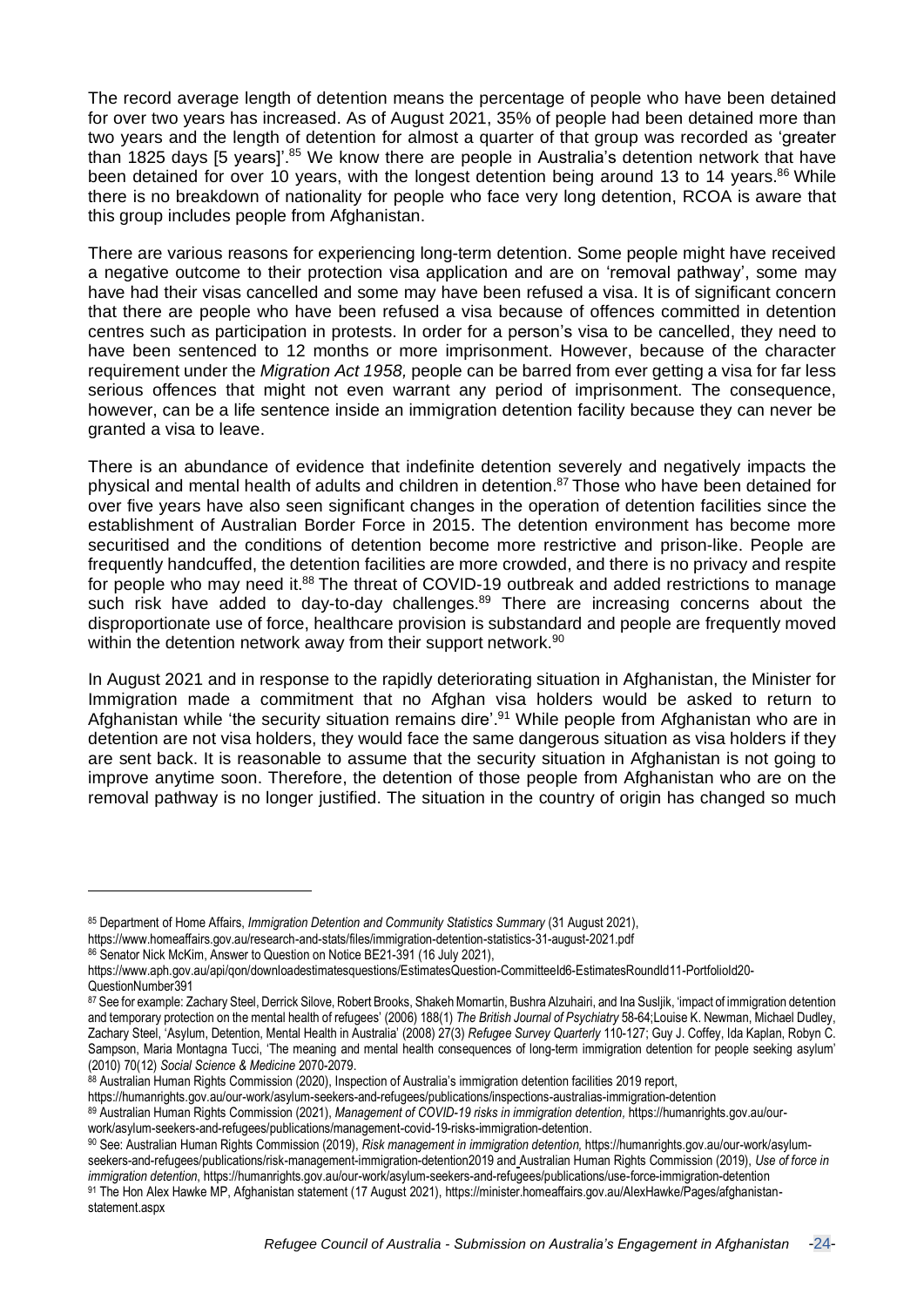that their protection claims need an urgent review and they need to be released from an environment that only adds to their escalating distress.

RCOA believes that, to avoid subjecting people to significantly prolonged detention, we can safely place many of the Afghans whose visas have been cancelled or refused in the community while they are working to resolve their immigration status. While we acknowledge that we are not aware of the specifics of all cases and there may be individuals who pose unacceptable risk to the community, there are many more who do not. They will be facing a potential life-long detention if their detention is not reviewed. We urge this committee to recommend an urgent review of the need to detain everyone from Afghanistan to determine whether an alternative to locked detention, such as community detention or the issuing of a bridging visa, can be utilised. Those community alternatives to detention ensure people can benefit from the support of their community while they resolve their immigration status.

## *Recommendation 16 Urgently review the need to detain people from Afghanistan*

*The Australian Government should review the detention of each person from Afghanistan currently in onshore immigration detention facilities.*

## 8 Summary of Recommendations

#### *Funding for international humanitarian relief*  **Recommendation 1**

*The Australian Government should increase funding to humanitarian organisations that are on-theground in Afghanistan to ensure adequate response to vulnerable communities in the context of heightened humanitarian needs.*

#### *Recommendation 2 Independent monitoring mechanism*

*The Australian Government should support the call for an independent mechanism to monitor and report on violations and abuses, to collect evidence, advance accountability and deter further crimes in Afghanistan.* 

#### *Recommendation 3 Diaspora Advisory Group on Afghanistan*

*The Australian Government should establish a diaspora advisory group on Afghanistan (in addition to the Advisory Panel on the settlement of Afghan nationals) to consult on issues relating to Australia's future engagement with Afghanistan, including in relation to diaspora remittance channels, overseas development assistance, humanitarian relief efforts and diplomatic engagement.*

## *Recommendation 4 Identify and prioritise applications in the Special Humanitarian Program from Afghan nationals*

*The Australian Government should identify and prioritise applications from people from Afghanistan within the Special Humanitarian Program backlog.*

## *Recommendation 5 Prioritise family reunion applications in the Migration Program for Afghan nationals*

*The Australian Government should prioritise applications for family reunion in the Migration Program from sponsors from refugee backgrounds, including those from Afghanistan.*

## *Recommendation 6 End policies that place refugees who arrived by boat at the lowest priority for family reunion*

*The Australian Government should abolish Direction 80 and the SHP prioritisation that places family reunion applications from refugees who arrived by boat at the lowest priority.*